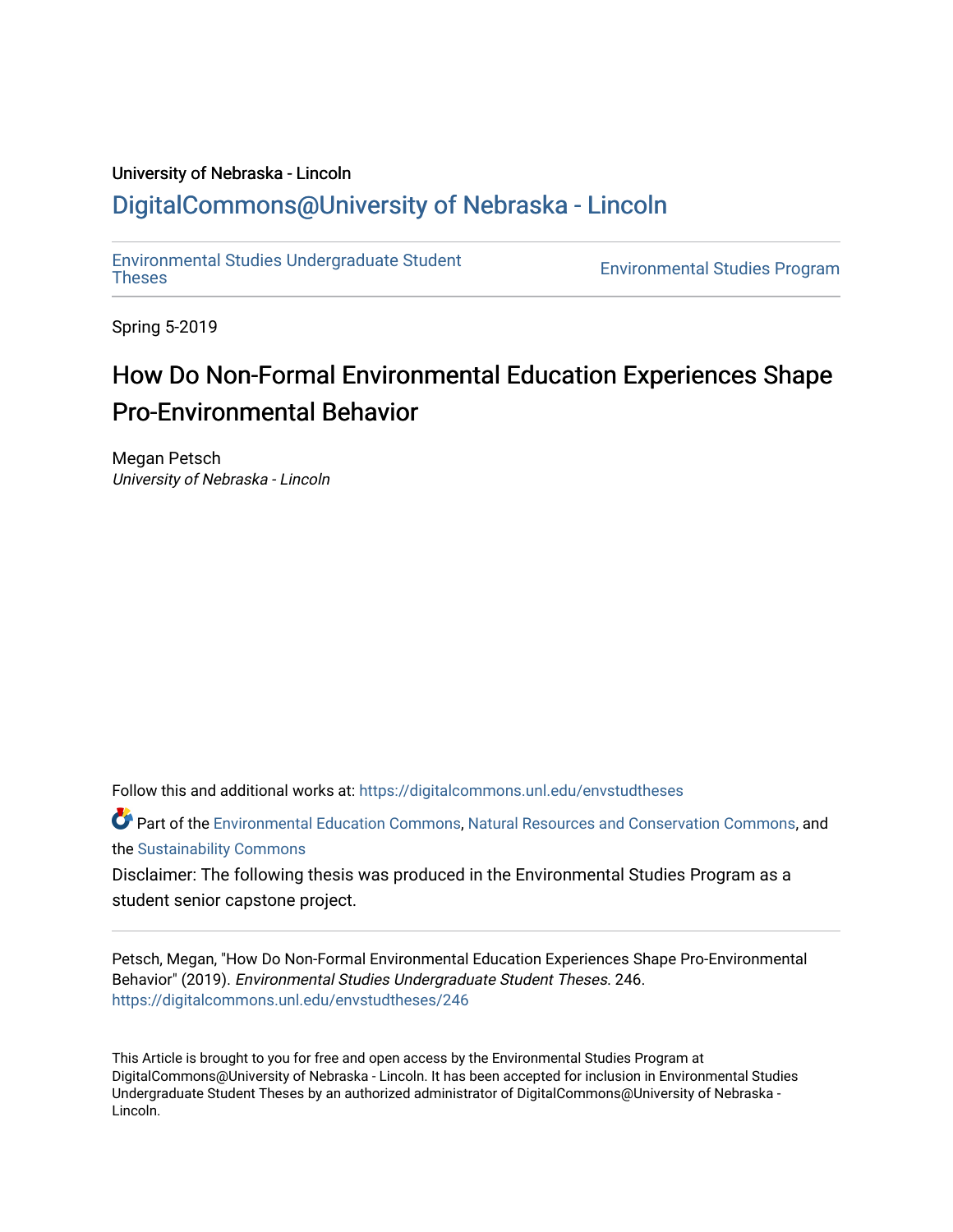How Do Non-Formal Environmental Education Experiences Shape Pro-Environmental Behavior

An Undergraduate Thesis

By

Megan Petsch

Presented to

The Environmental Studies Program at the University of Nebraska-Lincoln

In Partial Fulfillment of Requirements

For the Degree of Bachelor of Science

Major: Environmental Studies

With the Emphasis of: Natural Resources

Under the Supervision of Dr. Lisa Pennisi

Thesis Reader: Christine Haney Douglass

Lincoln, Nebraska

Date: 05/01/19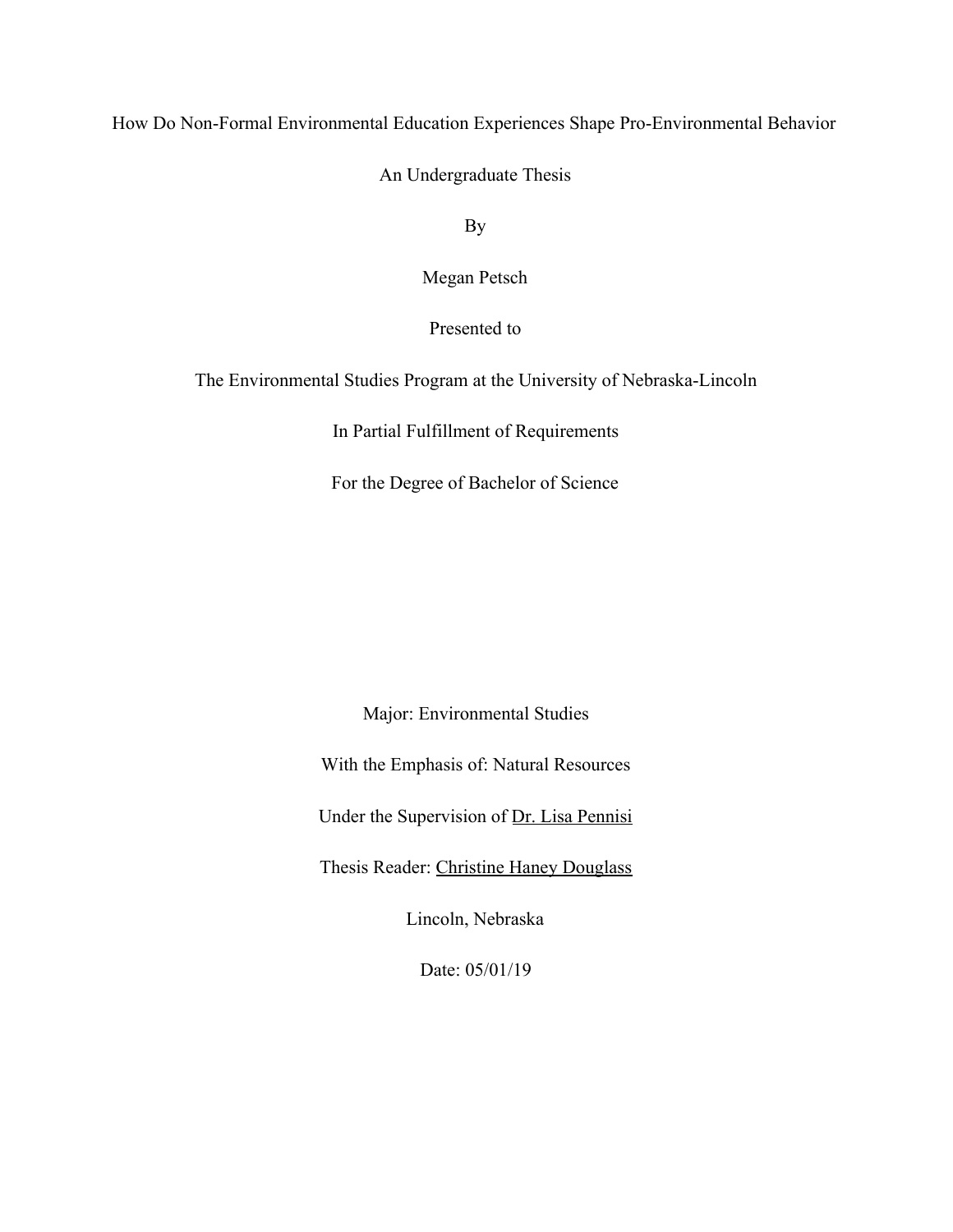#### How Non-Formal Environmental Education Experiences Shape Pro-Environmental Behavior

Megan Petsch, B.S.

University of Nebraska, 2019

Advisor: Dr. Lisa Pennisi

#### *Abstract*

This paper attempts to define what behaviors are, what motivates behavior, and how environmental education programs can shape pro-environmental behavior using three factors: social interaction, program structure, and various teaching methods. Data was gathered using a systematic literature review that looked at the purpose and objectives of the paper, methods used for collecting data such as demographics (age, race, gender, location, etc.), the papers focused areas of research, and results. A thematic analysis was also used to code collected data into the themes. The themes that emerged while analyzing the data include social interactions, program structure, and teaching methods. Results conclude that while not everyone learns the same way having programs with social settings that create a sense of community, developmentally appropriate content and various learning methods can help create a positive experience which leads to pro-environmental behaviors. Allowing students to interact with their local environment using various teaching methods can allow children to take on leadership roles, learn problem-solving skills, learn to critically think and build teamwork skills. These are valuable skills to have and will set the child up for success in the future.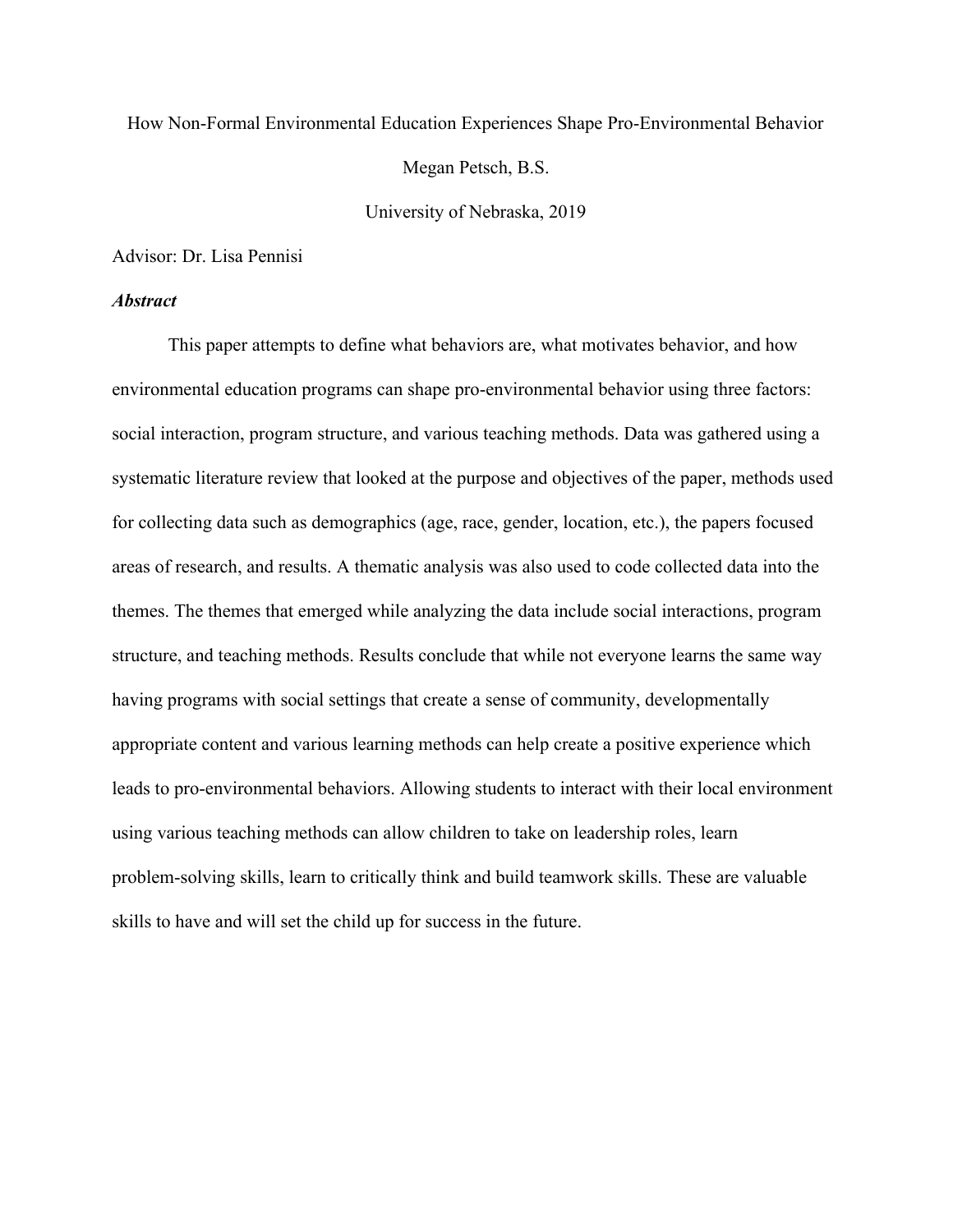#### *Acknowledgments*

I would like to thank Dr. Lisa Pennisis and Dr. Christine Haney Douglass for taking time out for their schedules to work with me on this project, as well as providing resources and valuable information, to help guide me through the thesis process. I would also like to thank the CASNR Environmental Studies program for providing me with an opportunity to expand my knowledge and skill set.

#### *Introduction*

Studies suggest that environmental programs and experiences have the potential to support positive environmental behavior, as well as developing a person's awareness about environmental issues (Williams 2016, White 2008, D'Amato 2011, Braun 2018, Caplow 2018, Cruz 2018, Furman 2015, Genc 2015). When it comes to forming a behavior, especially a pro-environmental behavior, there are five factors that play a huge role in shaping one's pro-environmental behavior and they are: (1) motivations: what is the intent behind the behavior, (2) norms: what types of norms (social/societal or personal) influence the behavior being performed, (3) social practice theory: who or what are they trying to conform to?, (4) environmental education settings: formal vs. non-formal settings, and (5) Piaget's theory: stages of cognitive development. This paper attempts to better understand how non-formal environmental education experiences shape a person's pro-environmental behavior. To answer this question we must first answer the following questions: what is behavior, what motivates a behavior, and what are some factors within environmental education programs that aid in formulating positive pro-environmental behaviors.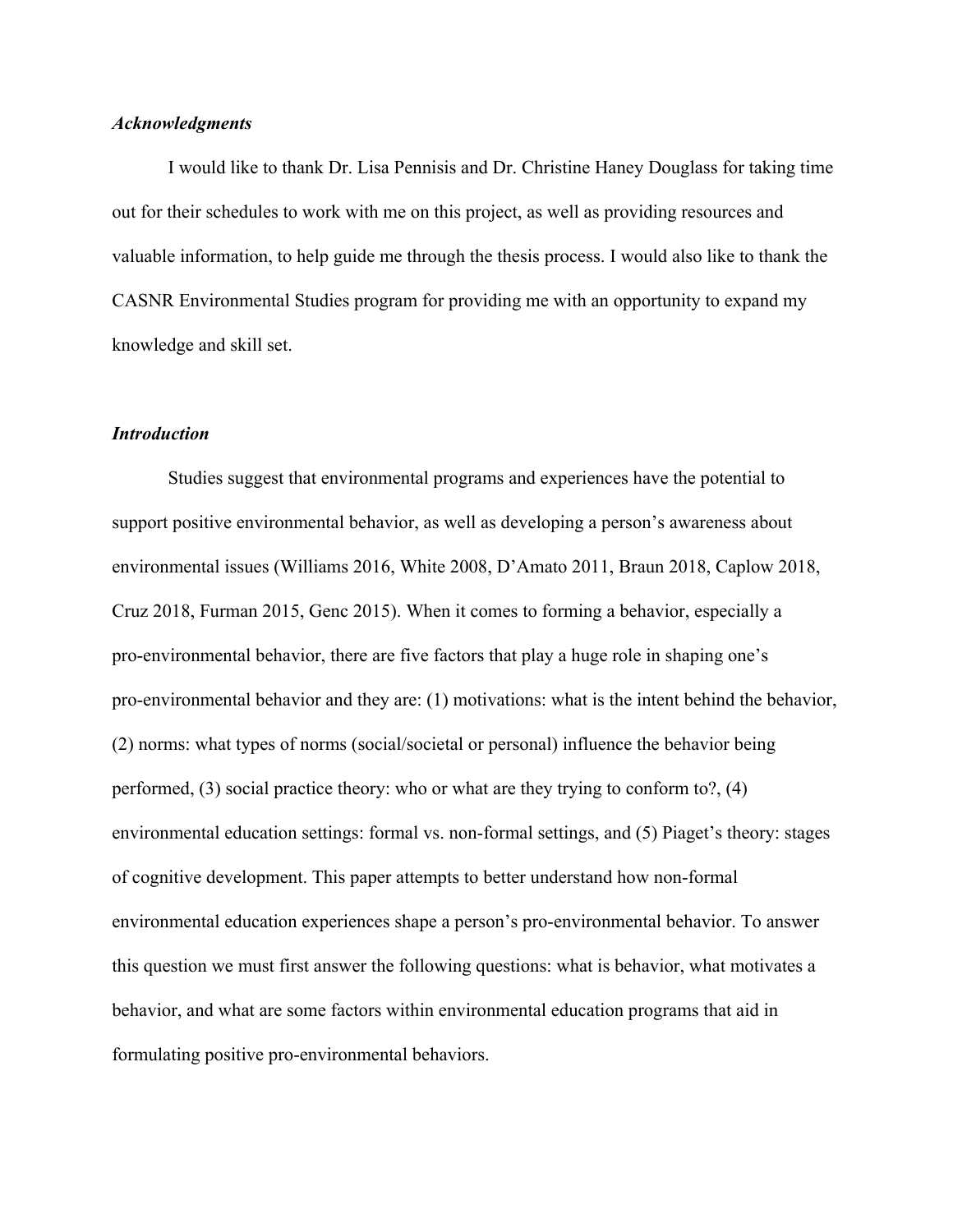#### *What is behavior?*

Behavior is where an individual performs a clear, observable movement that is developed from experiences related to the connection between environmental stimuli and responses to those stimuli such as verbal behavior and physical movement (Joe 2008, Bergner 2011). Behavior can be looked at like a loop or circuit. There is an initiation of a stimulus, interpretation of the stimulus, and as a result, a response to the stimulus is produced. A stimulus is a thing or circumstance that directly influences an activity or evokes a reaction.

When interpreting a stimulus to generate a response there are parameters that go into formulating a behavior/response. Bergner (2011) found that the applied domain of descriptive psychology for behaviors and possible behaviors can best be captured by a formulation that includes eight parameters:

 $(B) = ( I, W, K, K - H, P, A, PC, S)$ 

Where…

 $B =$ Behavior, I = Identity: the person's personal identity, W = Want : a condition that the person seeks to bring about,  $K =$ Know : the concepts/ideas that are being acted on,  $K-H =$ Know-How: the capability to perform a skill or task,  $P =$  Performance: the bodily movements, and processes that are involved in the behavior,  $A =$  Achievement: the outcome of a behavior,  $PC =$  Personal Characteristics: traits, attitudes, interests, values, abilities, knowledge.  $S =$ Significance: why the person is doing what they are doing (Bergner 2011). In order for a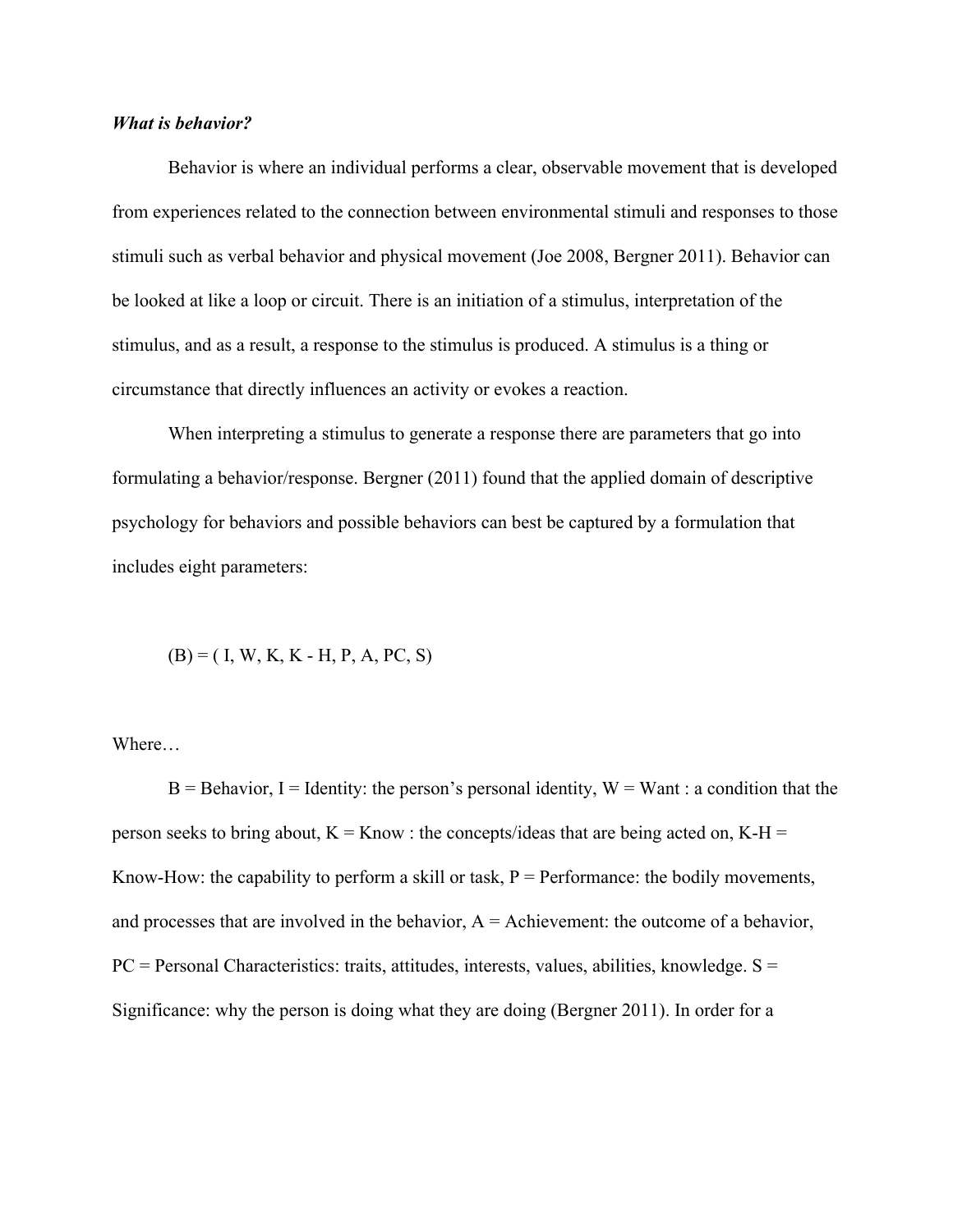behavior to happen there needs to be some type of motive or stimulus behind the performed behavior that is driven by one or all of the eight parameters.

#### *Motives*

There are two types of motivations intrinsic and extrinsic motivation. Intrinsic motivation is an internal desire to perform a particular task, which includes curiosity, interest, and enjoyment. These tasks are done to receive an internal reward such as the feeling of happiness, self-worth, and achievement. Whereas extrinsic motivation is unrelated to the task or actions and is driven by an external reward such as grades, GPA, praise from a teacher or parent, or financial rewards (McDevitt & Ormrod, 2016). Knowing what type of motivation is driving the behavior, intrinsic or extrinsic, can determine the motive behind why people behave the way they do. Are they doing the behavior for their own personal growth or are they seeking attention and conforming to social norms.

#### *Norms*

Norms play a huge role in the types of behaviors we perform in our day-to-day lives. The two main norms are social/societal and personal norms. Social norms are implied or nonspecific behaviors that create a foundation of correct behaviors, individuals are to conform to within a community, or culture. Whereas personal norms refer to internal standards and self-expectations constructed by the individual concerning a particular behavior (Doran 2016, Schwartz 1977 ). When participants come into non-formal environmental program settings they have set expectations based on prior experiences, beliefs, and knowledge. Their behavior towards the environment and the program is set by those prior experiences, social and personal norms.

Social norms often place an individual in categories such as popular, nerd, unpopular,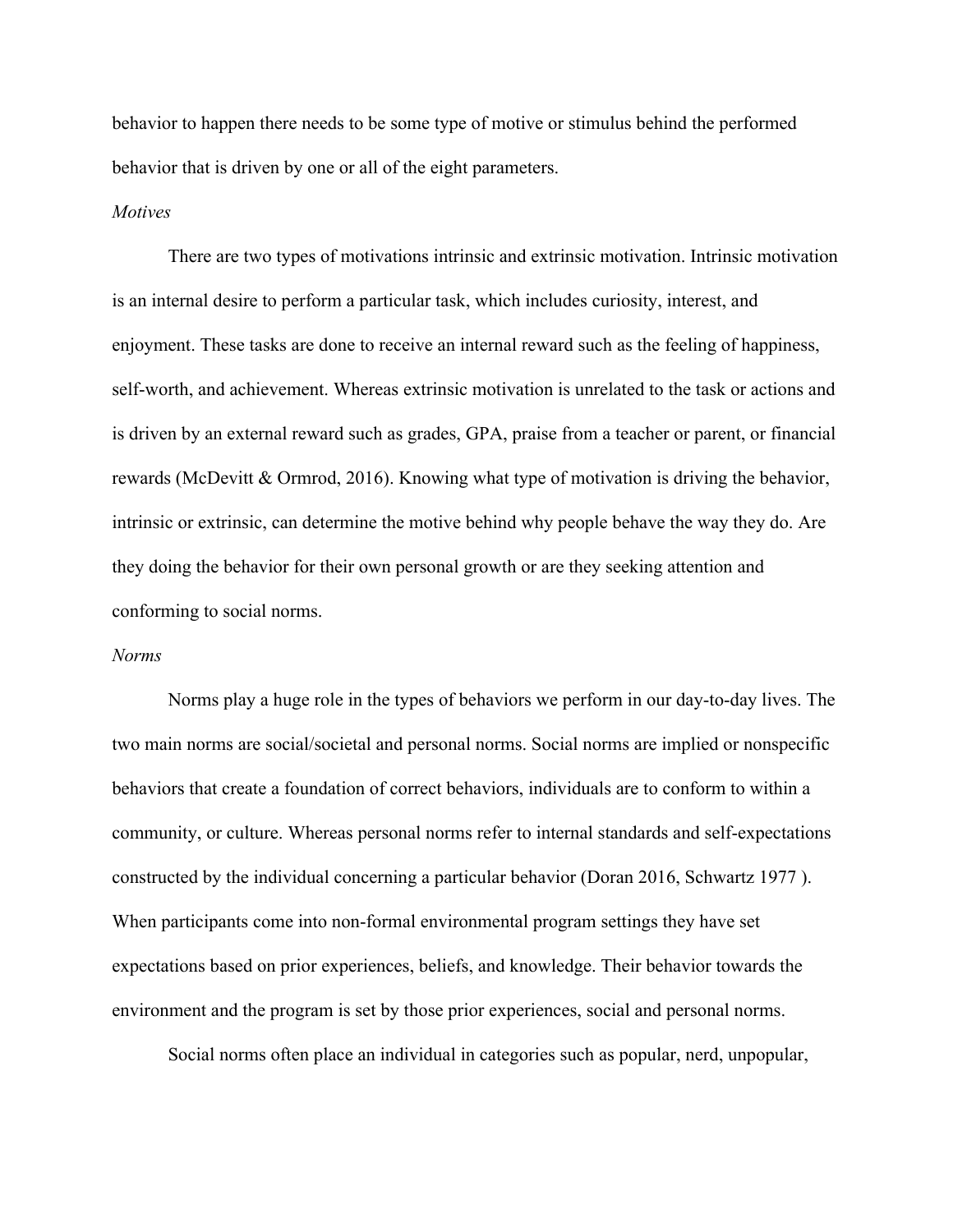jock, etc. which can alter a person's way of behaving in different settings. Those who are demand as unpopular or nerds may not want to voice their opinion or behave a certain way in fear of being made fun of. Studies have found that placing children in circumstances outside of their everyday environment engages students and gets them outside of their comfort zone, increasing their knowledge, problem-solving skills and critical thinking skills (D'Amato 2011, Williams 2016, Braun 2018, Genc 2015). When the students are placed in a setting where the social norms are homogenous, there is less pressure placed on the student to stray from behavioral norms customary to that setting. They are able to utilize their own talents and skills to demonstrate their knowledge and ability to perform pro-environmental behaviors and/or tasks. D'Amato (2011) interviewed several outdoor adventure education participants and found that having a tight-knit, supportive community within an environmental education program helped facilitate learning, collaboratively work as a team, try new behaviors, and take on new leadership roles.

Now that we have identified what behavior is and the motives behind them we can look into how environmental behaviors and identities are formed.

#### *Environmental Identity formation*

In order to understand how people develop pro-environmental behavior and identity, it is important to understand the construct of social practice theory. Through repeat exposure to environmental education programs/courses and the natural world, children and adults are able to construct pro-environmental behaviors that build a personal environmental identity. An identity is a self-constructed definition of who one is, which includes: values, beliefs, and goals in life. Social practice theory states that people develop multiple identities within different segments of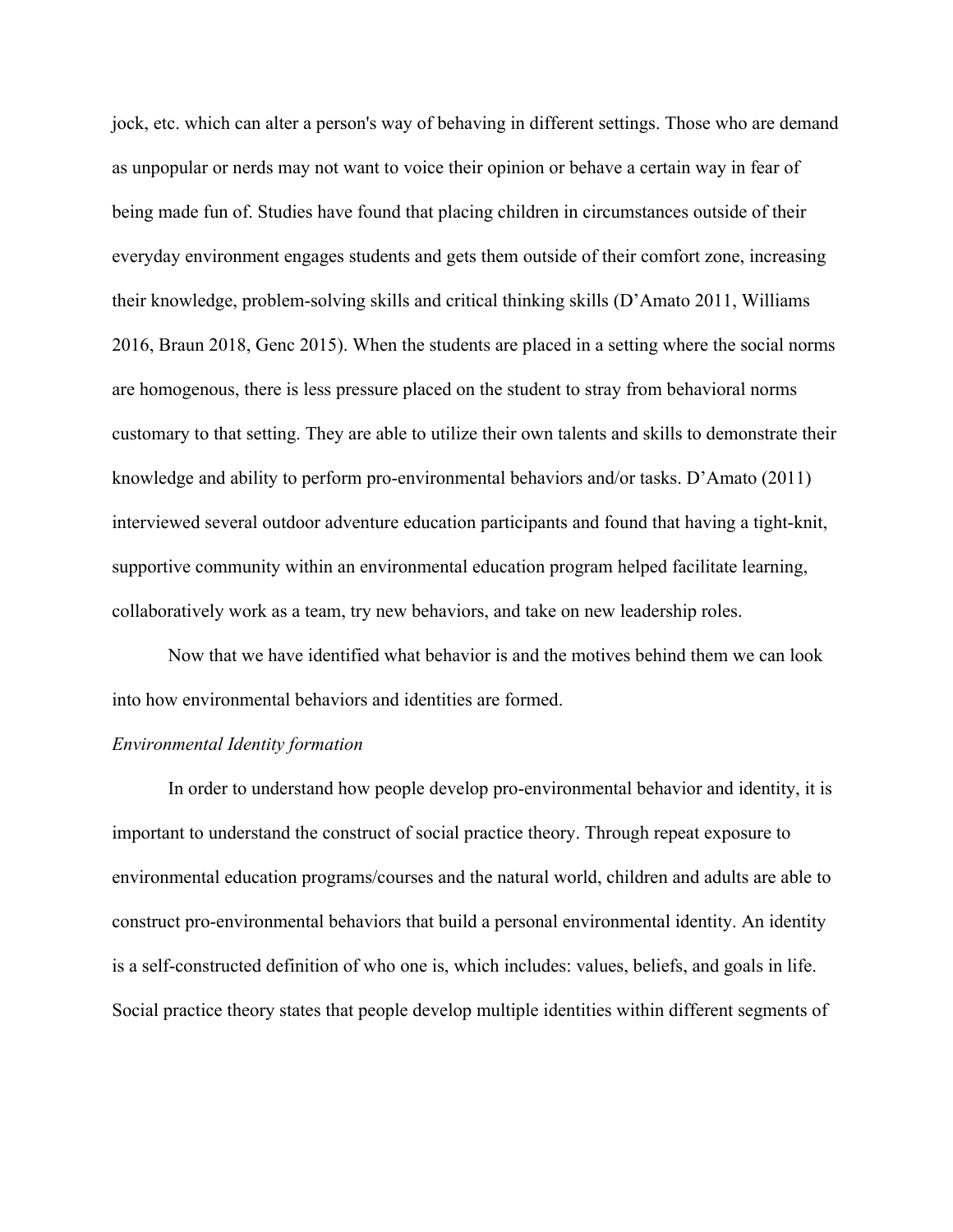their lives. As they respond to their local environment their words, and actions adapt and conform to those around them.

In a study done by Williams (2016) they found that as a person's sense of self deepens, three changes occur:

- 1. There is an increase in the salience of this world. They become more aware and knowledgeable about the environment and environmental problems
- 2. Identification of environmental action occurs. People invest in this world by taking action, responsibility for their actions, caring about their actions' consequences and how others evaluate them.
- 3. Increased knowledge through kinesthetic learning. People learn through hands-on, interactive experiences, associated with environmental action.

Once a person has acknowledged the first two categories within their lives they can then increase and strengthen their knowledge and sense of self as an environmental steward through repeat kinesthetic learning opportunities.

#### *What is environmental education?*

How do non-formal environmental education experiences shape a person's behavior towards the environment? Environmental education experiences create an atmosphere that allows students, participants, and visitors to shape their sense of self, as well as actively construct a body of knowledge from interactions with their environment, rather than absorbing the information at face value (McDevitt & Ormrod, 2016).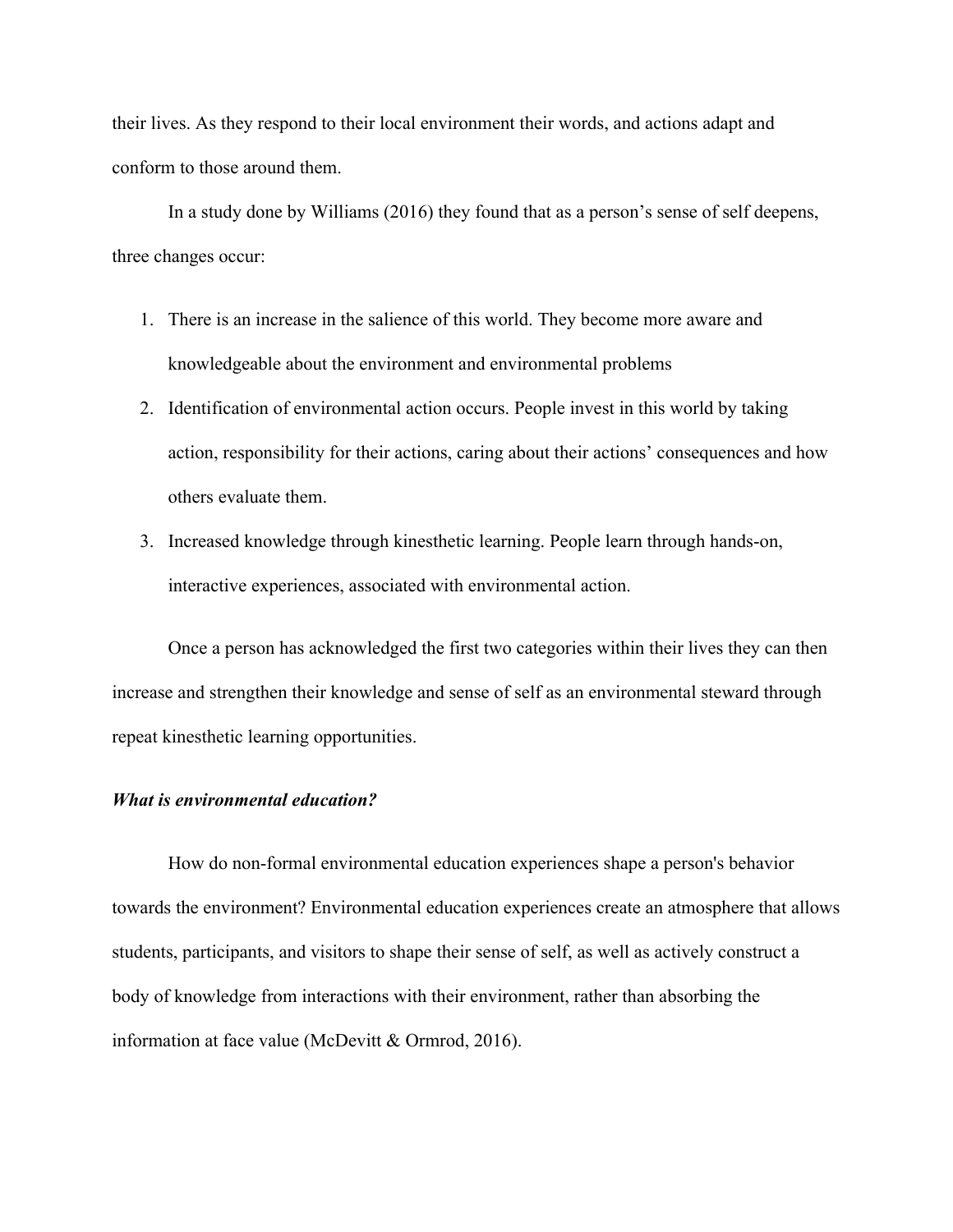Environmental education or EE is a process of teaching youth and adults about elements within the natural environment, the relationships among species within the environment, how human actions impact the environment, and conservation of the environment. Children and adults can learn in all types of settings, such as non-formal and formal. Non-formal environmental education takes place in a setting outside of the classroom which includes: museums, nature centers, zoos, or parks. Here, children experience more social and interactive play, hands-on activities, and self-discovery that help fuel the student's curiosity. Whereas formal environmental education takes place in a classroom, where children have a more structured setting and are eventually tested over a subject to measure learning. White (2008) states that the best learning environments are non-formal, outdoor nature-scapes where students are allowed to explore and discover without structure or authority. However, if programs are not developmentally appropriate for the students, then the child may not be able to understand the content and have a bad experience. Thus, reducing the probability of that child developing a pro-environmental behavior or a positive attitude towards the environment.

#### *Piaget's Theory*

Environmental education programs and classes try to push knowledge and responsibility before some of their students have even developed a connection and/or loving relationship with nature. Which is not ideal for students that may have grown up in an urban environment and have never experienced outdoor activities in a rural setting. The connections, emotional, and affective values that children develop towards the environment form earlier than their abstract, logical, and rational perspectives (White 2008).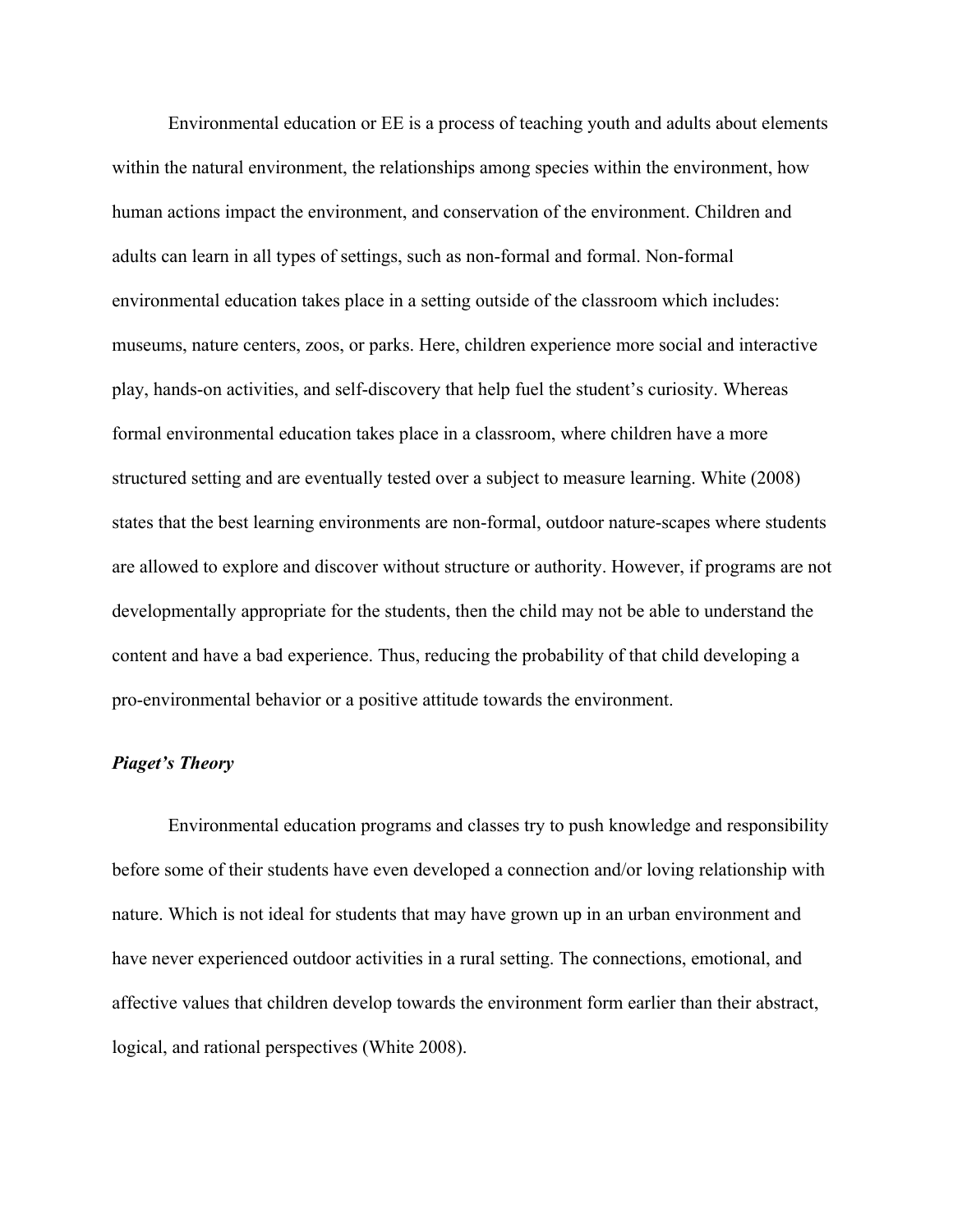Piaget's theory states that at the concrete operational stage (7-11 yrs.) children begin to thinking logically about concrete events. They become more empathetic and begin to understand that their own thoughts are unique to them and not everyone shares those same thoughts, feelings, and opinions (McDevitt & Ormrod, 2016). Whereas in the formal operational stage (12 - 17yrs.) children begin to think abstractly and reason about hypothetical problems. They think more about moral, philosophical, ethical, social, and political issues. This helps them think critically about the future and reason hypothetical situations. Meaning that all before the age of seven children have developed a perception and connection to their local environment.

Exposing children to positive environmental experiences before the age of seven will set the tone for shaping pro-environmental behaviors towards the environment. We need to allow children to develop that connection and love for nature, biophilia, before we ask them to extensively learn about nature and become environmental stewards.

#### *Environmental Program Structure*

White (2008) found that there are three stages of development for a child's environmental values and their environmental education: (1) early childhood (ages 3/4 to 7), (2) early/middle grade school (ages 7 to 11), (3) adolescence (ages 12 to 17).

#### *Stage 1: Early Childhood - Building Empathy*

The first stage of development is the early childhood stage, ranging from ages three on up to the age of seven. When teaching to children in this the stage the main objective should be to develop empathy between the child and the natural world. White (2008) found that the best way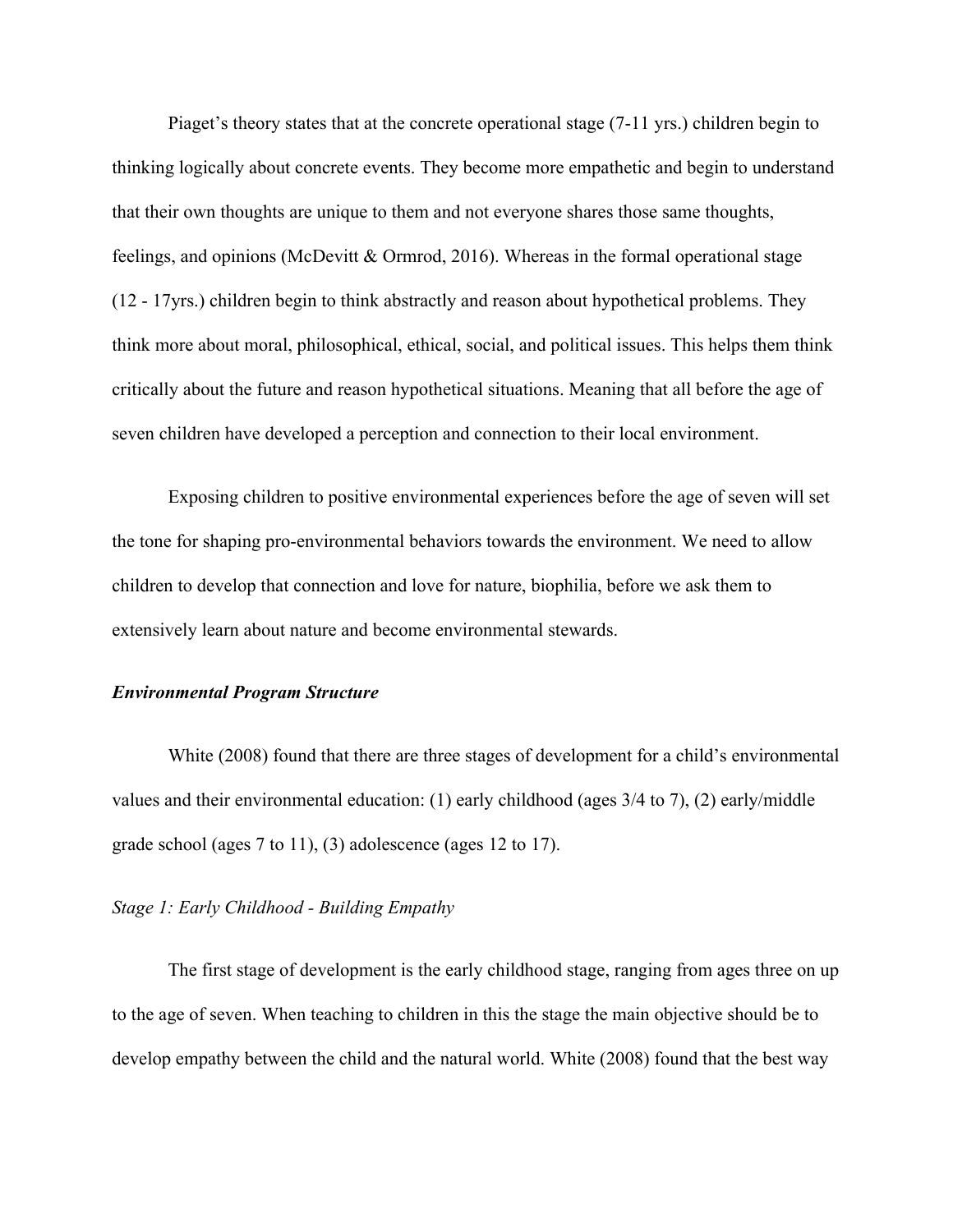to foster an empathetic connection to nature was through the use of animal interactions. Everyone has a tendency to gravitate towards baby animals or animals in general, however, young children have a natural curiosity and empathy for animals. Studies have found that children under the age of six dreams about animals 90% of the time (White 2008). Going back to Piaget's theory, children do not begin to think logically about concrete events until about the age of seven, however, they do become more empathetic. Cultivating connections with local species that they may find in their yards, neighborhoods or communities, allows the children to relate to them.

#### *Stage 2: Early/middle-grade school - Exploring the World*

During this stage exploration of the nearby, wild and semi-wild, natural world and learning your place in it is key when building a connection to nature. The process of using the local environment to teach concepts in language arts, mathematics, social studies, science, and other subjects, is called place-based learning (Sobel 2004). This teaching pedagogy emphasizes using hands-on, and real-world learning experiences, to increase academic achievement, stronger ties to the community, and enhances appreciation for the natural world. The purpose of place-based education is to get children learning about their local environment, connecting and making a difference within their community. In formal classroom settings, there is limited learning about local wildlife. By using place-based learning experiences, we are able to foster a sense of personal connection to their local environment. It is during the early childhood stage that children's experiences shape their values, attitudes, and basic orientation toward the world and environment (White 2008). If a child or adult does not have a personal connection to a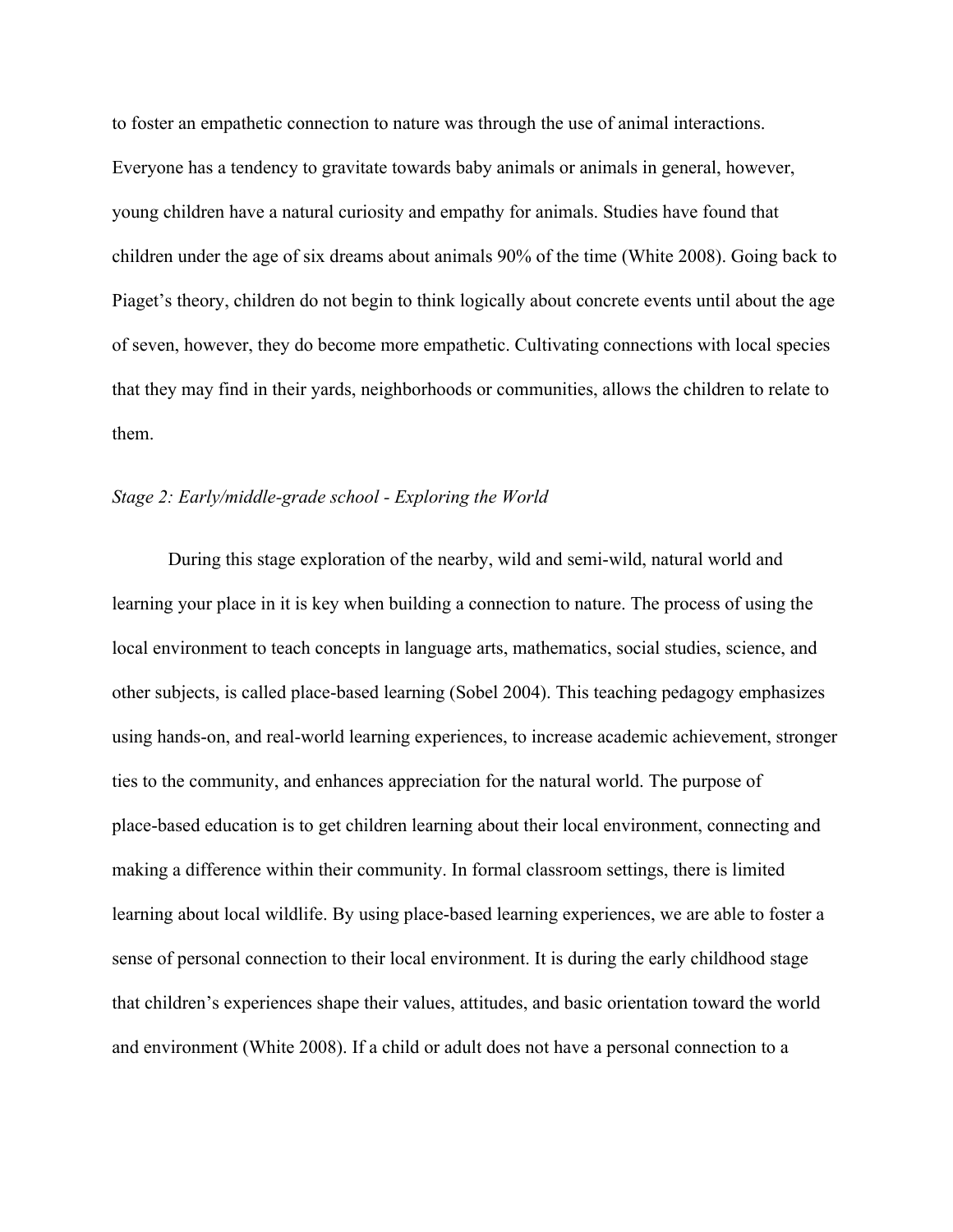person, place, thing, or in this case the environment, then they are less likely to take part in wanting to preserve it. To them, it will no significant value without that connection.

#### *Stage 3: Adolescence—Taking Action*

The desire to take social action begins around age twelve. As children start to discover their sense of self and feel a connection to society, they naturally want to make a difference and save the world, assuming they had opportunities in the early childhood and early/middle-grade school stages to develop empathy towards the natural world. White (2008) states that opportunities for environmental preservation should focus on the child's local environment, where they can relate to the outcomes.

Studies have found that by creating programs/courses focused on creating empathetic relationships with the natural world, providing wholesome learning experiences, and providing opportunities for social action the program/course can foster learning, create pro-environmental behaviors. As well as provide new opportunities to gain valuable skills such as teamwork, leadership, critical thinking and problem-solving (Williams 2016, White 2008, D'Amato 2011, Braun 2018, Sobel 2004, Caplow 2018, Cruz 2018, Furman 2015, Joe 2008, Genc 2015).

#### *Methods*

In order to collect data for this project, the first step is to frame the research question, "How does non-formal environmental education shape a person's behavior towards the environment ?". Asking questions such as, who is the target audience, why should this topic be studied further, and why should people care, to help further define the purpose of the research project. During the framing process, any words that may be difficult for the general public to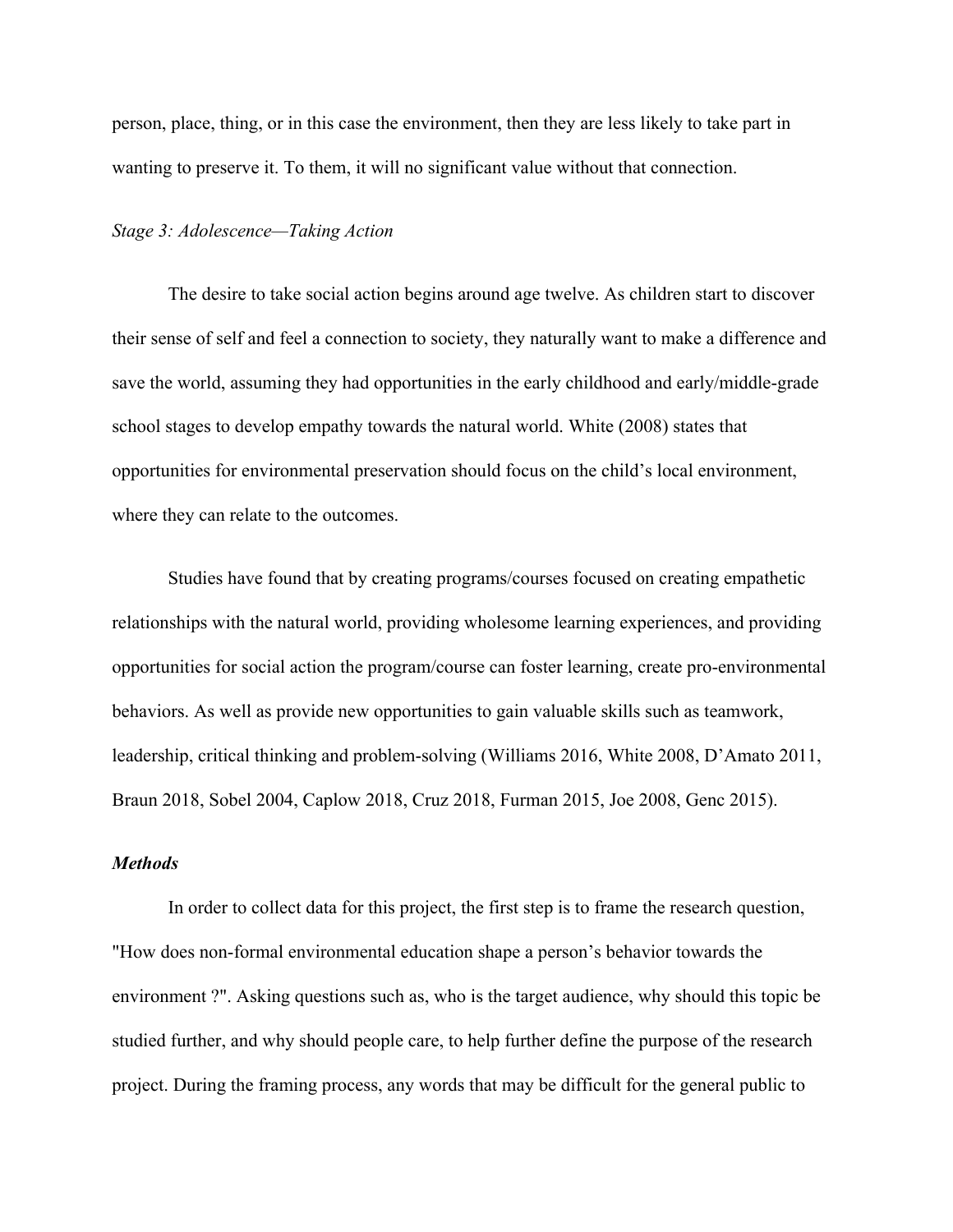understand were defined, as well as words associated with the general idea/purpose of my research. The next step was to start researching scholarly articles related to the research question and the general topic of interest. The best option for data collection is to do an in-depth systematic literature review. "A systematic review is a high level overview of primary research on a particular research question that systematically identifies, selects, evaluates, and synthesizes all high-quality research evidence relevant to that question in order to answer it (Northcentral,  $2019$ ".

To collect reliable data, sources from the University Nebraska-Lincoln online library, databases and journals were used. Literary sources came from databases such as JSTOR, ELSEVIER, Environmental education research journal, various academic search premier sources, and readings suggested by my advisor, Dr. Pennisi. When reading a piece I would also look at some of the articles they referenced. In this paper, fourteen literary pieces were compiled and analyzed.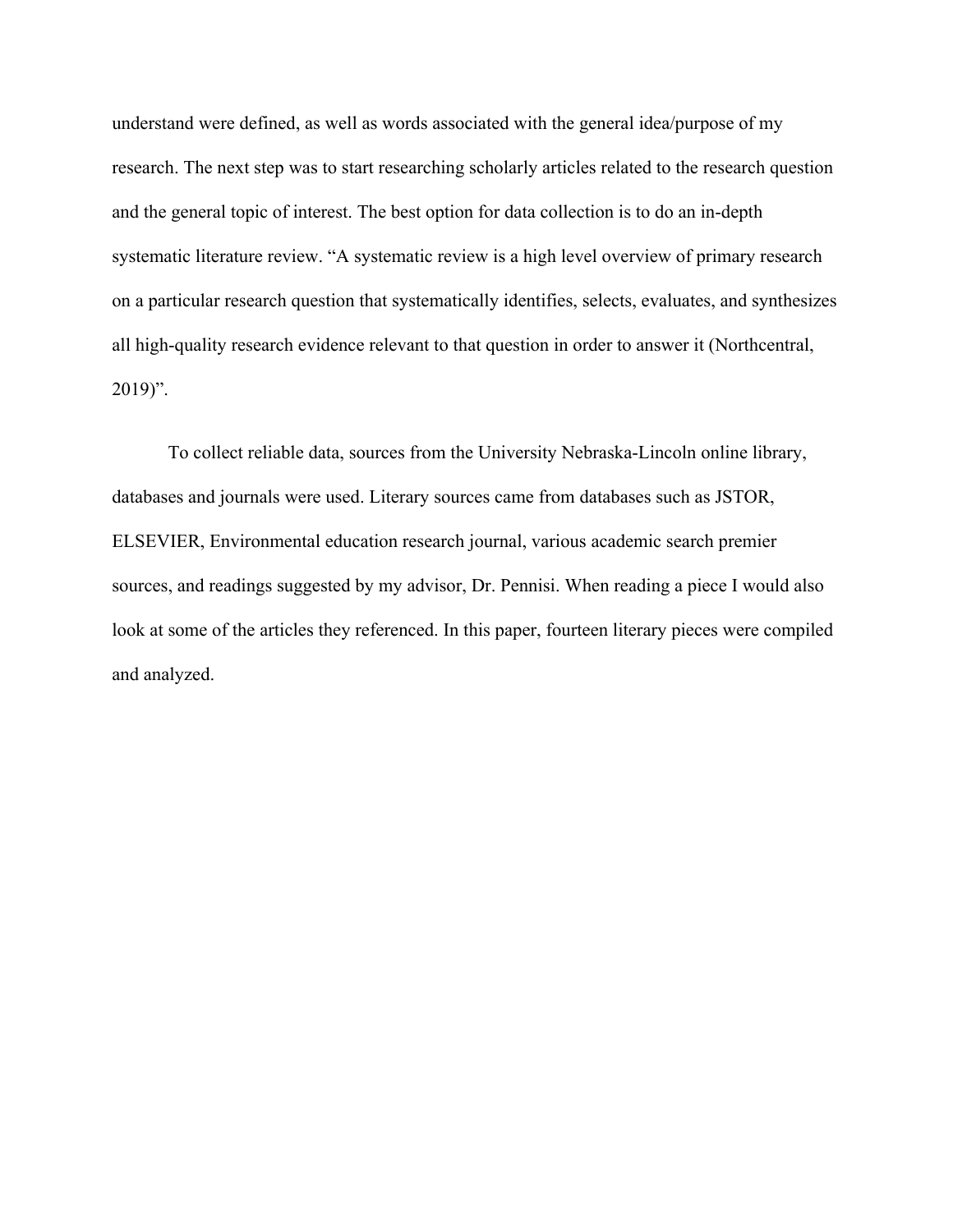# Table 1. (Analyzed Literary Pieces)

| <b>Title</b>                                                                                                                                                     | <b>Author</b>                                            |
|------------------------------------------------------------------------------------------------------------------------------------------------------------------|----------------------------------------------------------|
| What is behavior? And so what?                                                                                                                                   | Raymond M. Bergner                                       |
| Fostering changes in attitude, knowledge and behavior:<br>demographic variation in environmental education effects                                               | Tina Braun, Richard Cottrell & Paul Dierkes              |
| Place-based education for environmental behavior: A 'funds<br>of knowledge' and social capital approach                                                          | Austin R. Cruz, Samantha T. Selby & William<br>H. Durham |
| Are We Preaching to the Same Choir? A Mixed-Methods<br>Comparison of Audiences at Animal-Themed Interpretive<br>Facilities                                       | <b>Susan Caplow</b>                                      |
| Outdoor adventure education: Applying transformative<br>learning theory to understanding instrumental learning and<br>personal growth in environmental education | Laura Galen D'Amato, Marianne E. Krasny                  |
| The relative importance of social and personal norms in<br>explaining intentions to choose eco-friendly travel options                                           | Rouven Doran, Svein Larsen                               |
| The development of prosocial behavior in adolescents: a<br>mixed methods study from NOLS                                                                         | Nate Furman, Jim Sibthorp                                |
| The project-based learning approach in environmental<br>education                                                                                                | Murat Genc                                               |
| Understanding behavior to understand behavior change: a<br>literature review                                                                                     | Joe E. Heimlich & Nicole M. Ardoin                       |
| A comprehensive model of the psychology of environmental<br>behaviour-A meta-analysis                                                                            | Christian A. Klockner                                    |
| Elements of success in environmental education through<br>practitioner eyes                                                                                      | Theodore S. May                                          |
| Place-based education: Connecting classroom and<br>community. Nature and Listening                                                                               | David Sobel                                              |
| Nurturing children's biophilia: Developmentally appropriate<br>environmental education for young children                                                        | Randy White & Vicki L. Stoecklin                         |
| Environmental identity formation in nonformal environmental<br>education programs                                                                                | Corrie Colvin Williams & Louise Chawla                   |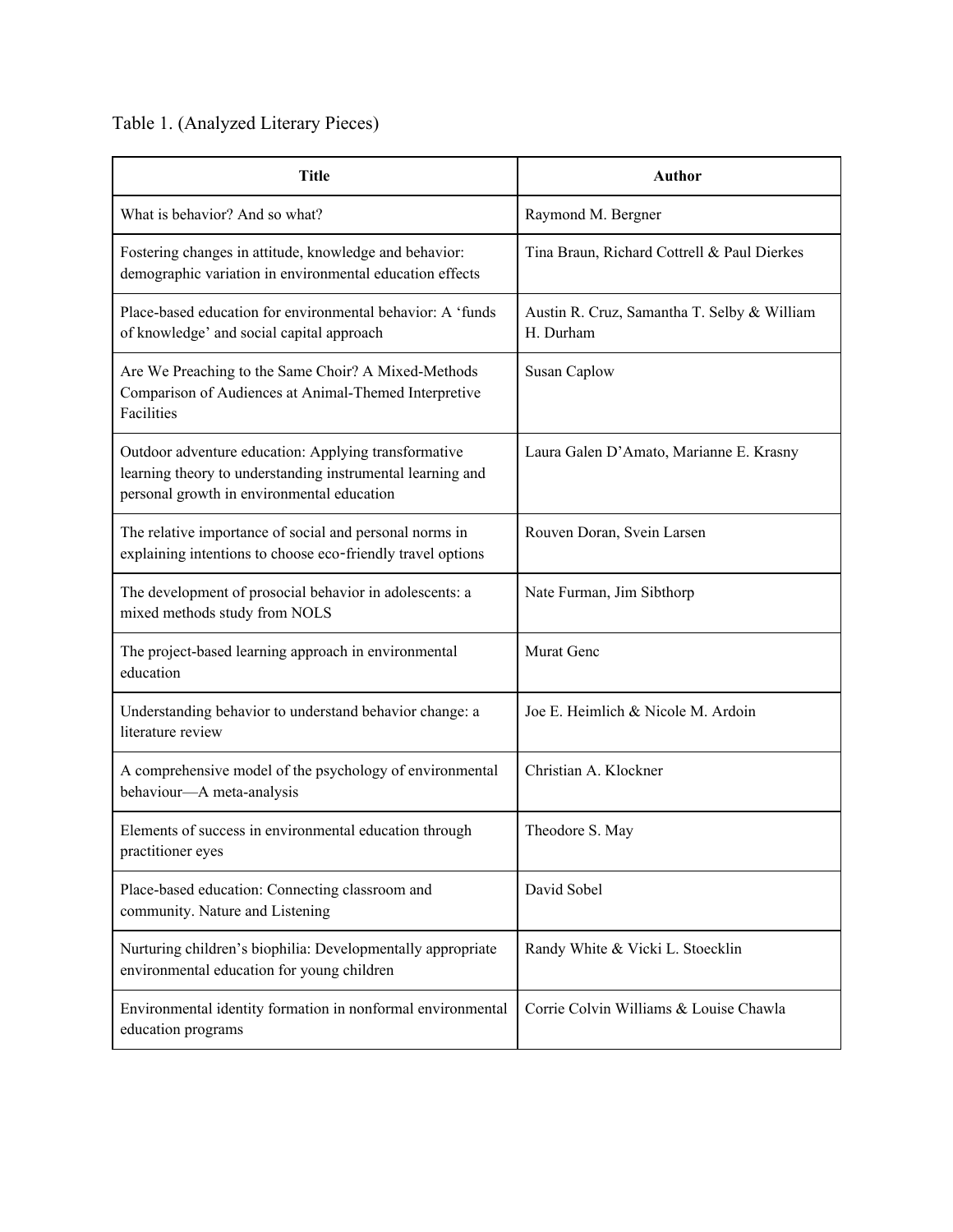When looking at each literary pieces the purpose and objectives of the paper, methods used for collecting data such as demographics (age, race, gender, location, etc.), the papers focused areas of research such as factors that affect behavior, and results (Figure 1).





After reading through various credible, scholarly literary pieces, a thematic analysis was used to look for commonalities between the literary pieces. A thematic analysis is a way to "identify patterns of meaning across a dataset that provide an answer to the research question being addressed. Patterns are identified through a rigorous process of data familiarisation, data coding, and theme development and revision" (School of Psychology, 2006). The University of Auckland suggests that when doing a thematic analysis you go through a five-step process to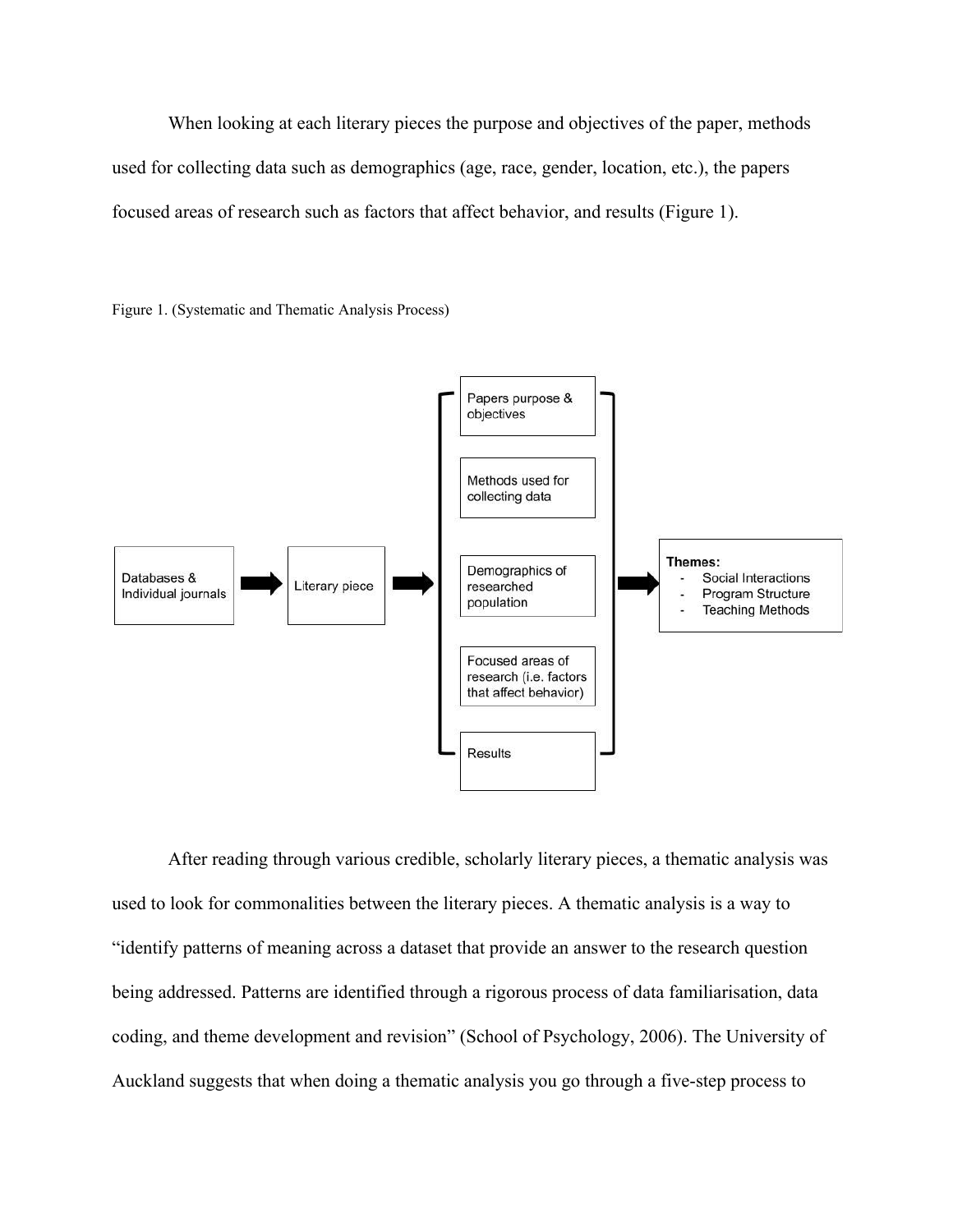analyze a data set. The first step is to read and re-read the data to familiarize the content. Next, code the data by grouping information and data into labeled groups. Then, search for themes among the coded groups to collect patterns of meaning (potential themes). Next, review the themes. "This phase involves checking the candidate themes against the dataset, to determine that they tell a convincing story of the data and one that answers the research question"(School of Psychology, 2006). Finally, define, name and develop an analysis of each theme. Shown in (Figure 1) are the themes that emerged during the thematic analysis.

#### *Results*

During the thematic analysis portion of this project, three themes/factors emerged: (1) Social interaction: peer-to-peer interaction and peer-to-teacher/staff interaction, (2) course/program structure: structured, (3) teaching methods: kinesthetic learning, place-based learning. Studies have shown that implementing one or all of these themes/factors into your environmental education course or program, promotes positive experiences, and influences pro-environmental behavior. (Williams 2016, White 2008, D'Amato 2011, Braun 2018, Caplow 2018, Cruz 2018, Furman 2015, Genc 2015, Klockner 2013, May 2000).

#### *Social interaction*

In environmental education programs, social interaction with peers and feeling accepted plays a huge role in how a person's environmental behavior can be shaped. Many times our behaviors are influenced by what our peers may think of us and social norms. Studies have found that environmental education programs that remove participants from modern life components, creates a sense of belonging, "close-knit" and "supportive" community, as stated by the participants (Williams 2016, D'Amato 2011). Taking the participants out of their day-to-day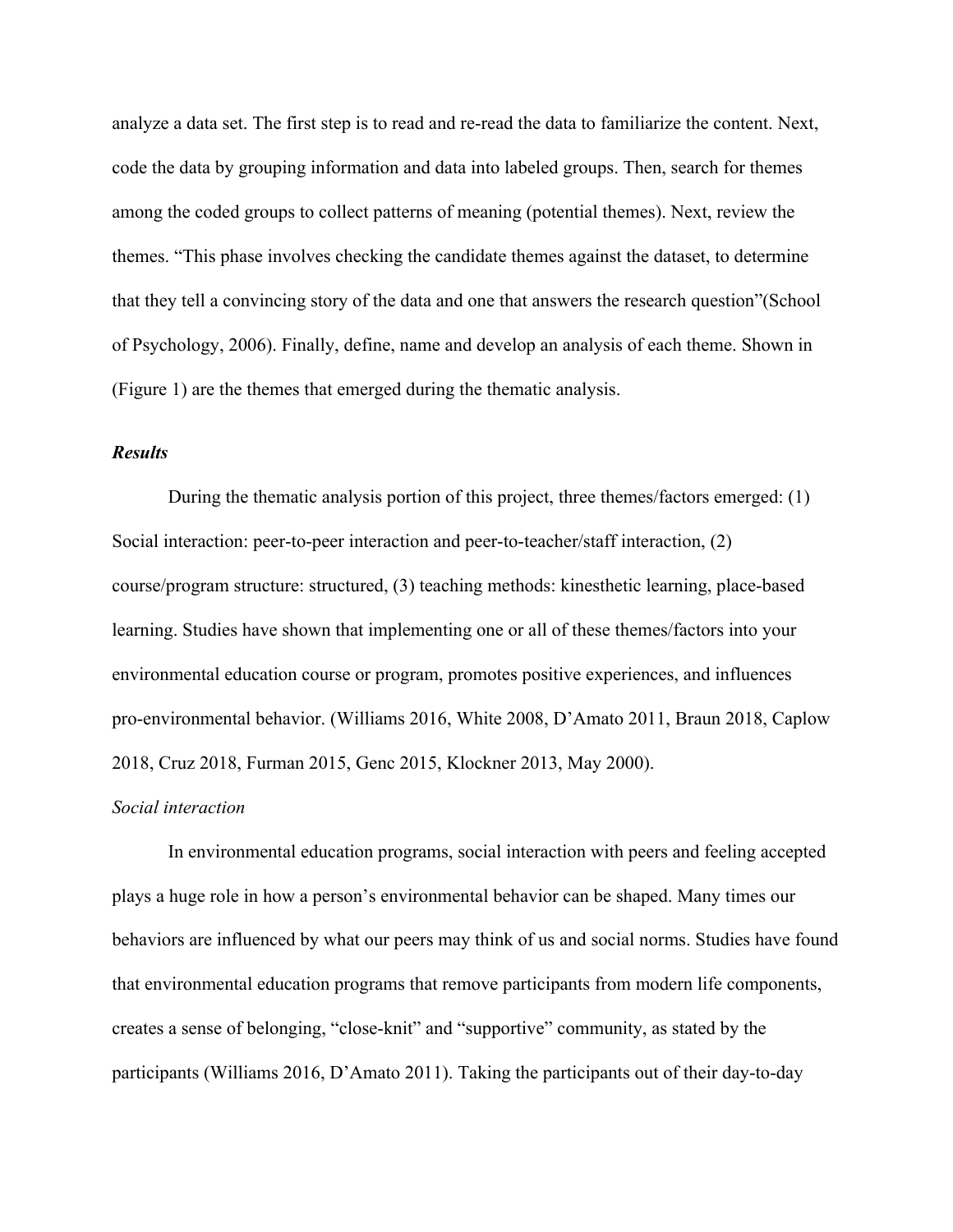environment and getting them out of their comfort zone creates a setting where the participants can tune into their surrounds and rely on others for support when carrying out program activities, tasks, or roles. In a study done by Genc (2015), they found that participants involved in project-based learning exchanged views, while simultaneously learning cooperative learning and intergroup competition. Participant S10 in Genc's study states that project-based learning has strengthened their will to learn. During the interviews, conducted by Williams (2016), many participants became emotional as they reflected on the relationships they formed with peers at the environmental education programs. When someone physically shows emotion towards something, in this case, relationships built while at a program, then you truly know that the event or things have had a major impact on their lives.

Having strong relationships and meaningful interactions with teachers and staff members of environmental focused programs can also influence pro-environmental behavior formation. A teachers passion and enthusiasm for the program is what promotes effective environmental programs and pro-environmental behavior (May 2000, Genc 2015, White 2008).

Children model what they see because they are still learning new skills and trying to conform their behaviors to social norms. When they see adults, role models, or teachers exhibiting a specific behavior, they are likely to mimic what they see. These findings are consistent with a study done by Williams (2016), who found that participants learn forms of action form social groups and that they would imitate behaviors done by inspiring instructors. They found that the staff at the three programs modeled qualities of interaction: gentle, respectful, attentive, appreciative and caring modes relating to nature. They also found that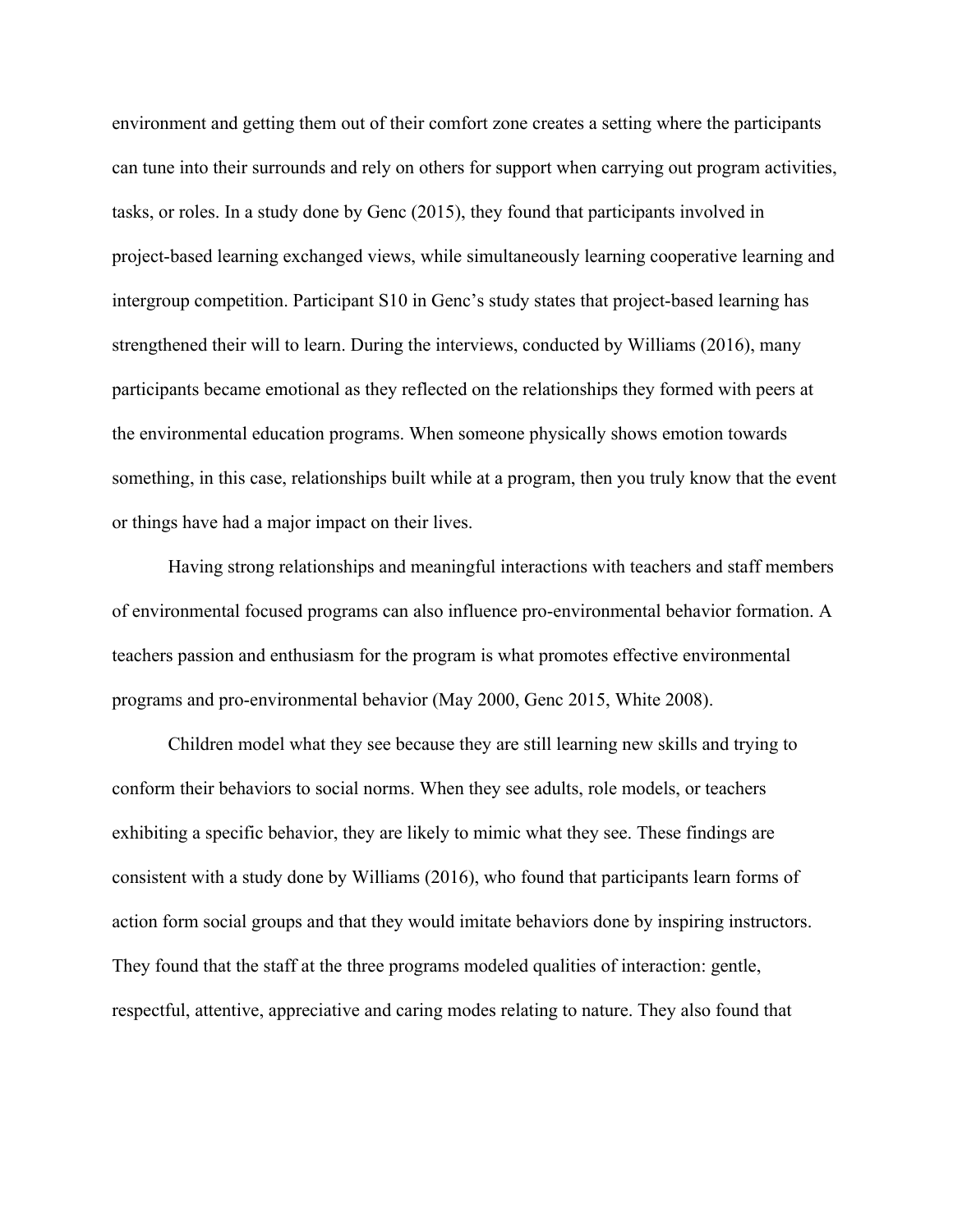participants in the Wild Bear and Thorne program believed that their degree choices were influenced, partly, by exposure to the natural sciences and program mentors.

#### *Program structure*

Another factor that plays a role in shaping a person attitude and behavior towards the environment is the teaching methods used in the programs. When in school many subjects are taught in sequential or chronological order, enabling the best possible learning results. In order for us to learn about certain topics, we need to know the basics before we move up in levels of learning and knowledge. Williams (2016) states that environmental education programs need to be designed as a series of events to deepen environmental interests and identities over time. For example, we learn about animals, what they eat, their habitat and characteristics before we learn about the food chain and how all the animals are connected (Figure 2).

Figure 2.



White (2008) argues that no matter what the program teaches, the curriculum being taught need to take into consideration the age level or the developmental stage (early childhood: ages 3-7, early/middle-grade school: ages 7-11, adolescence: ages 12-17) the child is in. If we want children and/or adults to create an emotional connection and pro-environmental behavior to the environment then we need to use developmentally appropriate experiences designed to match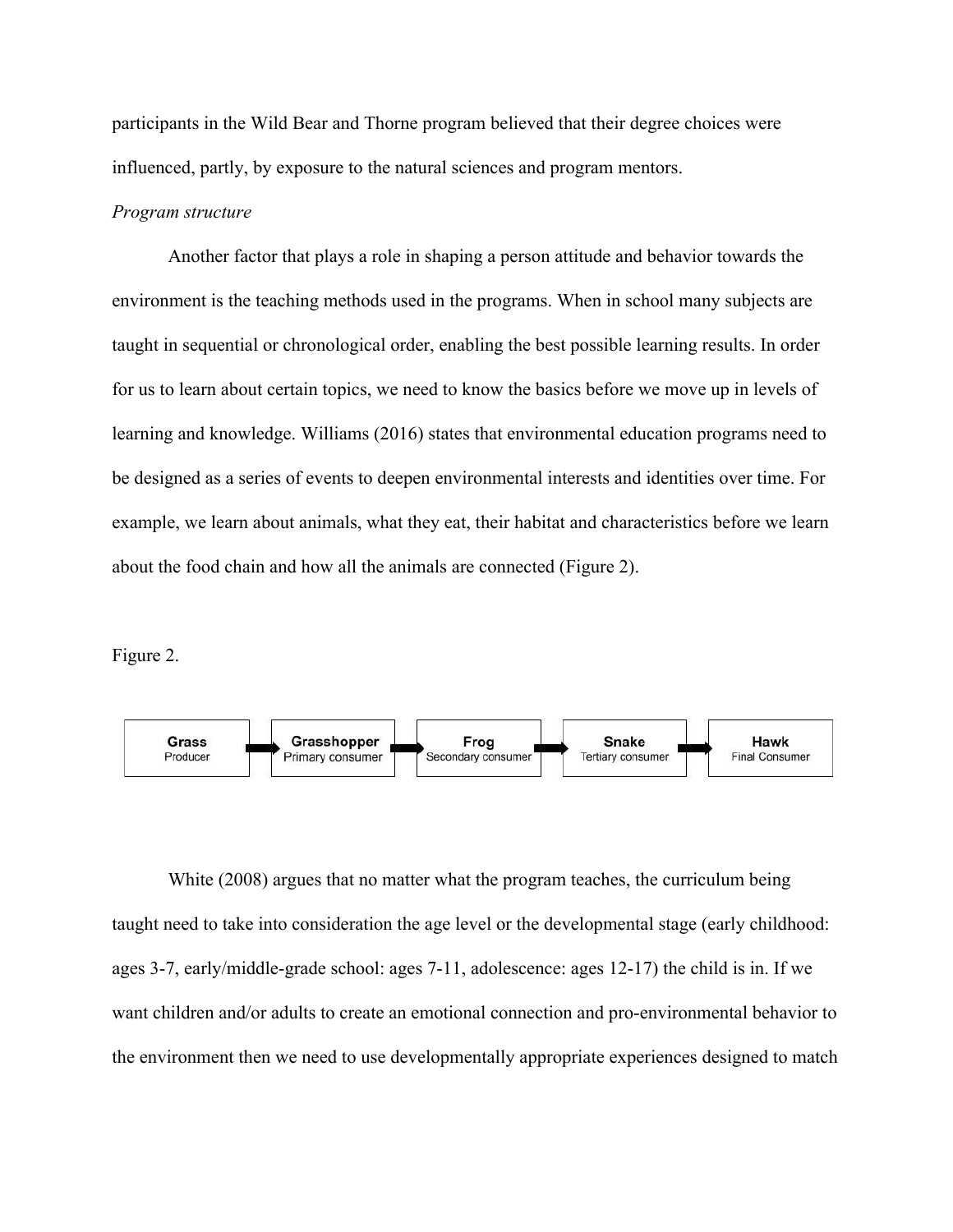developmental needs, interests, abilities and learning styles (White 2008). By dissecting behaviors into habits, tasks and skills, opportunities and making them easier and more relevant to the level of learning for the students. Then environmental educators are able to make the education course or program a more enjoyable and rewarding experience. Thus, the participants are more likely to create those pivotal connects to nature and pro-environmental behaviors to become environmental stewards.

#### *Teaching methods*

Incorporating various types of teaching methods within an environmental education program can create an opportunity for children to use or learn new learning styles. There are seven types of learning styles: (1) visual: spatial, (2) aural: auditory/musical, (3) verbal: linguistic, (4) physical: kinesthetic, (5) logical: mathematical, (6) social: interpersonal, (7) solitary: intrapersonal (Learning-styles-online 2019). One type of teaching method that tries to encapsulate all seven of these learning styles is place-based learning. Place-based learning (PBL) is the process that emphasizes using hands-on, real-world learning experiences to gain connections and appreciation for the natural world and the surrounding community. Place-based learning uses the local environment to teach concepts in language arts, mathematics, social studies, science and other subjects (Sobel 2004). The purpose of place-based education is to get children learning about their local environment, connecting and making a difference within their community. In formal classroom settings learning about the local environment is not as common, as learning about exotic places and wildlife. Teaching and engaging children in place-based learning creates those experiences that foster a sense of personal connection to their local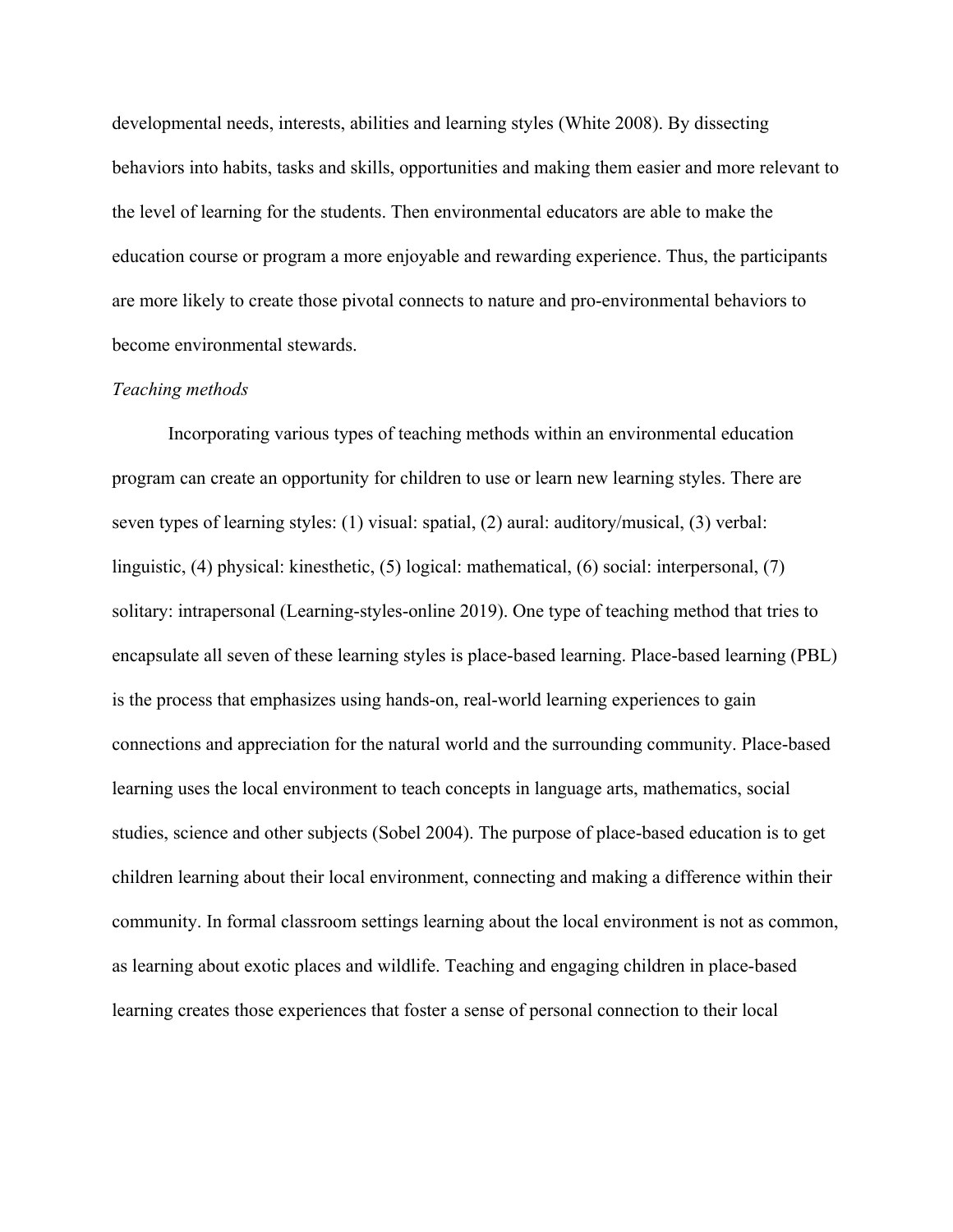environment. When people have those personal connections to the natural environment and an issue arises, they will want to take action to solve the pressing problem.

Environmental education programs that focus on hands-on, place-based learning are known to have a lasting impact on participants (Williams 2016, White 2008, D'Amato 2011, Caplow 2018, Cruz 2018, Furman 2015, Genc 2015, Sobel 2004). In a study done by Williams (2016), they found that all eighteenth of their study respondents recalled various hands-on learning experiences that increased their awareness of the natural world. One participant in particular retained memories from more than 40 years later, talked about in detail her experience at the program. She could remember she found three owl feathers and them being beautiful, very soft, and almost like fur. The second thing she remembers finding was an owl pellet, that had bones and fur in it. Having that opportunity to use her senses and touch and interact with something tangible strengthened her experience to grow a love for the natural environment as well as create a memory she can tell for years to come and possibly inspire others.

#### *Discussion*

 The goals of this study were to identify how non-formal environmental education settings contribute to shaping a person's pro-environmental behavior toward the environment. After analyzing data into themes that emerged throughout several literary pieces, the results concluded that not everyone learns the same way. Some may learn better by doing physical (kinesthetic) hands-on learning while another may learn better socially (interpersonally) by doing group work. When participants, students, or visitors are exposed to positive social interactions with peers and instructors, program structure, and various types of teaching methods they are more likely to form a positive pro-environmental behavior towards the environment.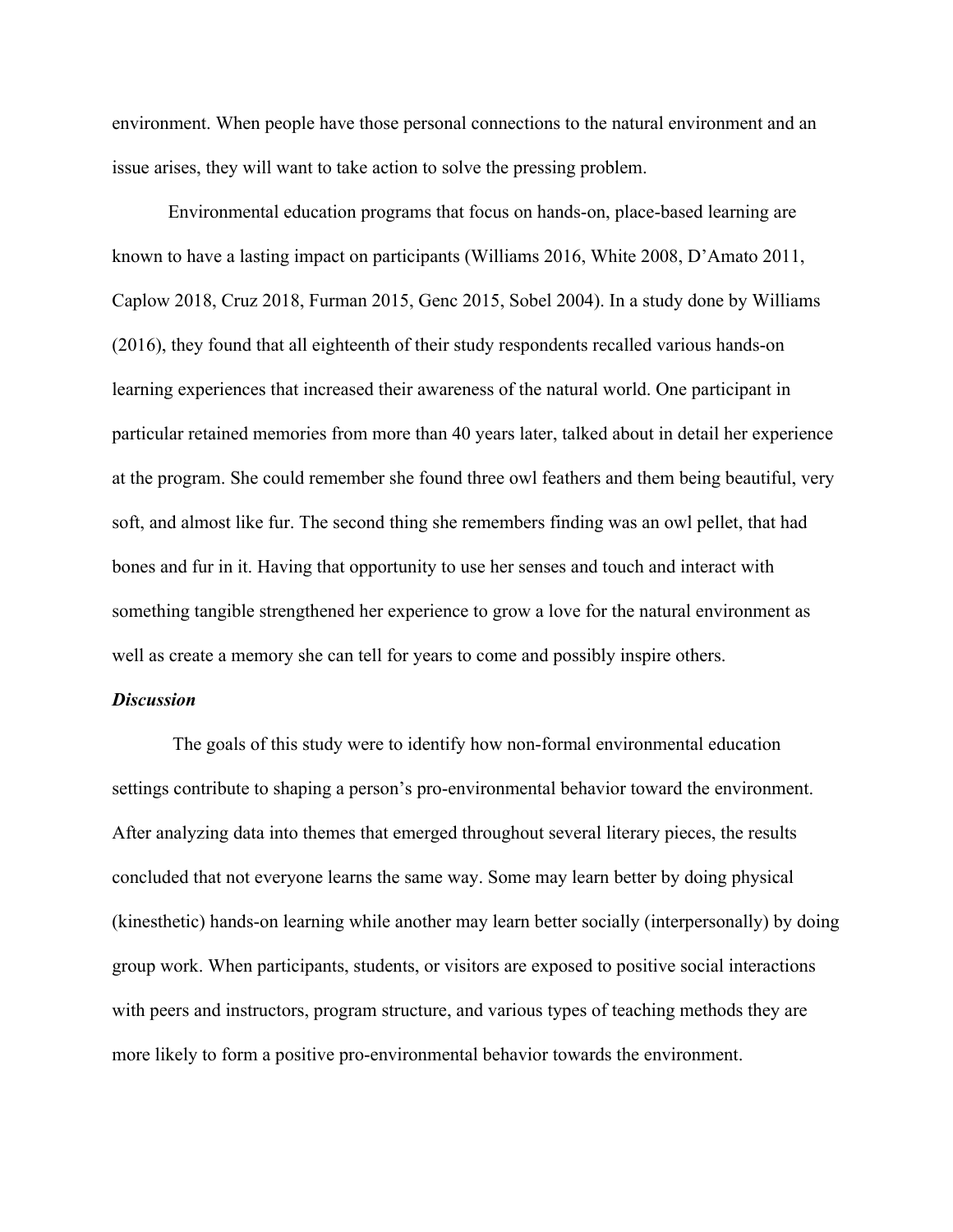There are some key factors to a successful and influential non-formal environmental education program. The first is having an atmosphere that creates a sense of belonging or community. One where children can feel and be themselves and are able to showcase their skills. When staff display positive, pro-environmental behaviors, youth participants will mimic their behavior because they are so influenced at that stage in life. The next factor is having developmentally appropriate courses for all ages. Giving a child a task outside of their capability can deter them from making a positive connection to the environment. The final factor is having a variety of teaching methods within your program. Not everyone learns the same way, so having a variety of methods can allow children to have a positive experience because they are in their comfort zone. It can also allow the child to grow an envelope new skills if they try learning using a different teaching method. Using these factors can create a comfortable and positive experience for participants and allow them to shape pro-environmental behaviors towards the environment.

#### *Summary/Conclusion*

Allowing students to interact with their local environment and using teaching methods such as place-based, project-based, or kinesthetic learning, can allow children to take on leadership roles, learn problem-solving skills, learn to critically think and build teamwork skills. These are valuable skills to have when learning about new topics, working in group projects or in the workplace. Environmental education programs are helping participants not only build a deeper connection to their local, natural environment and creating pro-environmental behaviors, they are also setting them up for success in the future by using experiences that shape and strengthen valuable leadership, problem-solving, critical thinking and social skills.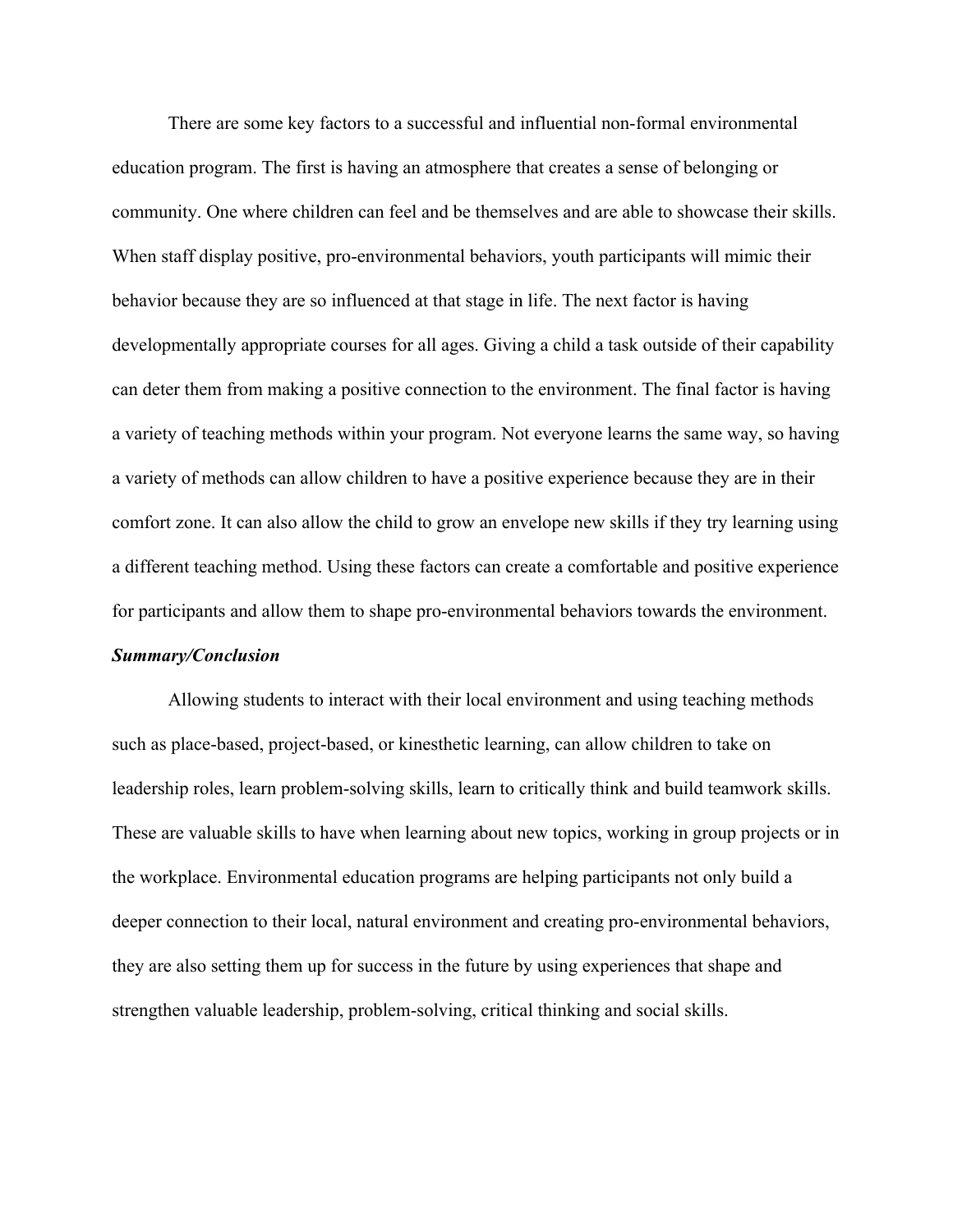#### *Recommendations for future studies:*

Future studies should further research this topic using local data. Methods such as preand post surveys, interviews of past program participants, pre- and post interviews, as well as surveys, deem to be the best methods of data collecting as expressed by various literary pieces. Future studies should also look into using these factors: social norms, personal and practices: place-based, project-based, kinesthetic learning to create a program or class tailored to the goals of the project and local surrounding to gather data. I would also recommend when looking into research articles about behavior and environmental experiences, look into different subjects such as phycology, biology, education, and ecology. As well as looking deeper into other theories, motives for environmental behaviors, and biophilia.

#### *Challenges & Limitations:*

The biggest limitation I faced was that my research question "How do non-formal environmental education experiences shape a person's behavior?" may have been too specific. What I mean by that is instead of focusing on experiences I should have just looked at environmental education as a whole. Since my question was too specific it was hard to find enough data to support my hypothesis that non-formal environmental experiences shape pro-environmental behaviors. Many of the literary pieces I came across talked about environmental education experiences/programs but did not correlate it to shaping one's behavior.

One challenge I faced while doing this project was time and time management issues. As a full-time student (15 credit hours), working (18 hours a week) and interning on the side, I found it hard to find time to go and gather local data using methods including pre- and post surveys, conducting interviews and/or doing a trial program. That is why I decide to do a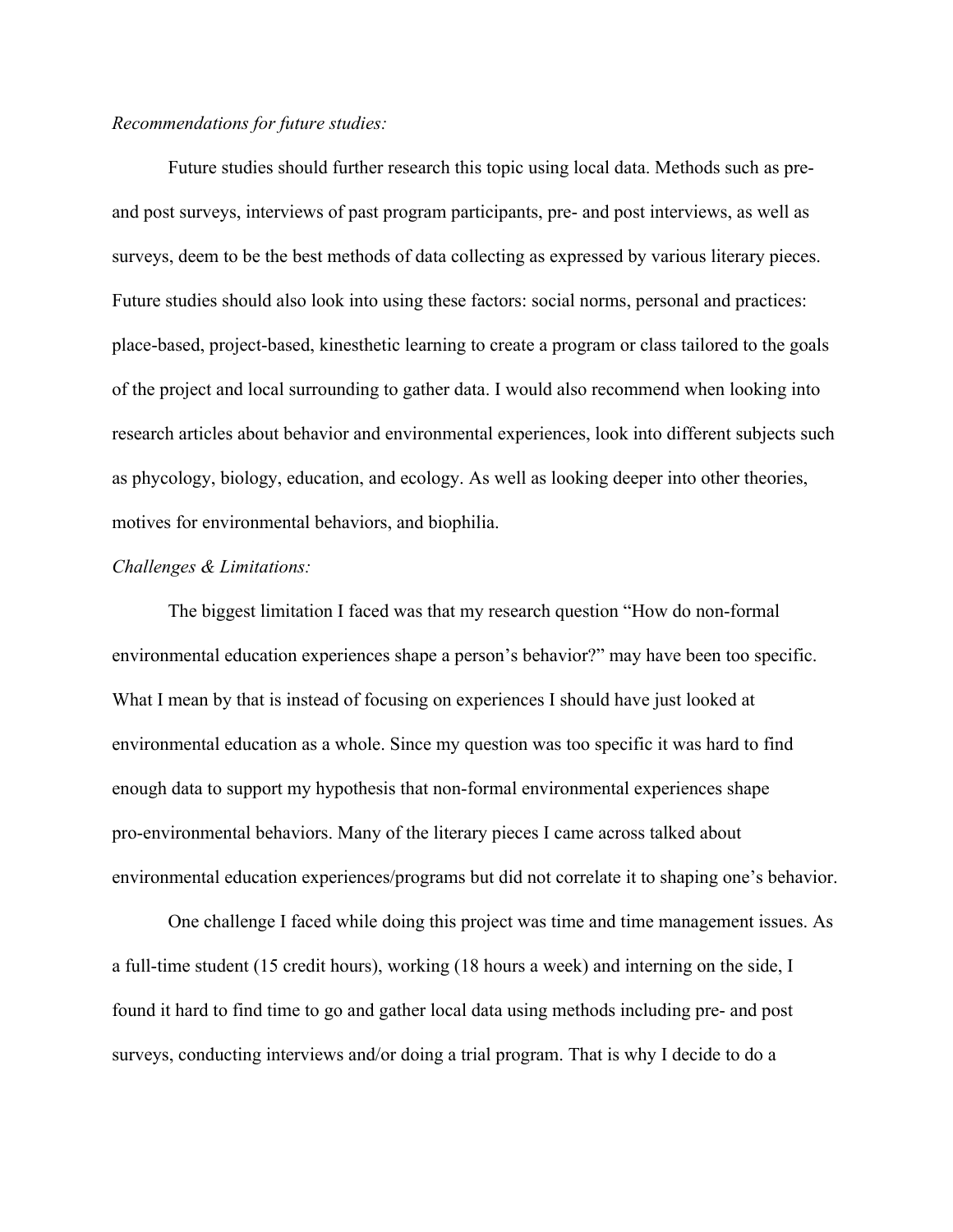systematic literature review instead. Gathering local data would have made the project more personal, as well as put my hypothesis into action. I also found it difficult to prioritize my thesis over other homework that was due at an earlier date. Having a day and time set every week to work on my thesis would have made the process a lot easier and less stressful.

Another challenge I faced was not setting time aside to work more with my advisor. This is one aspect of the thesis process I wish I would have taken more advantage of. However, I believe that taking some of Dr. Lisa Pennisi's environmental education classes prior to the thesis class helped set a foundation of knowledge that I could use throughout this project.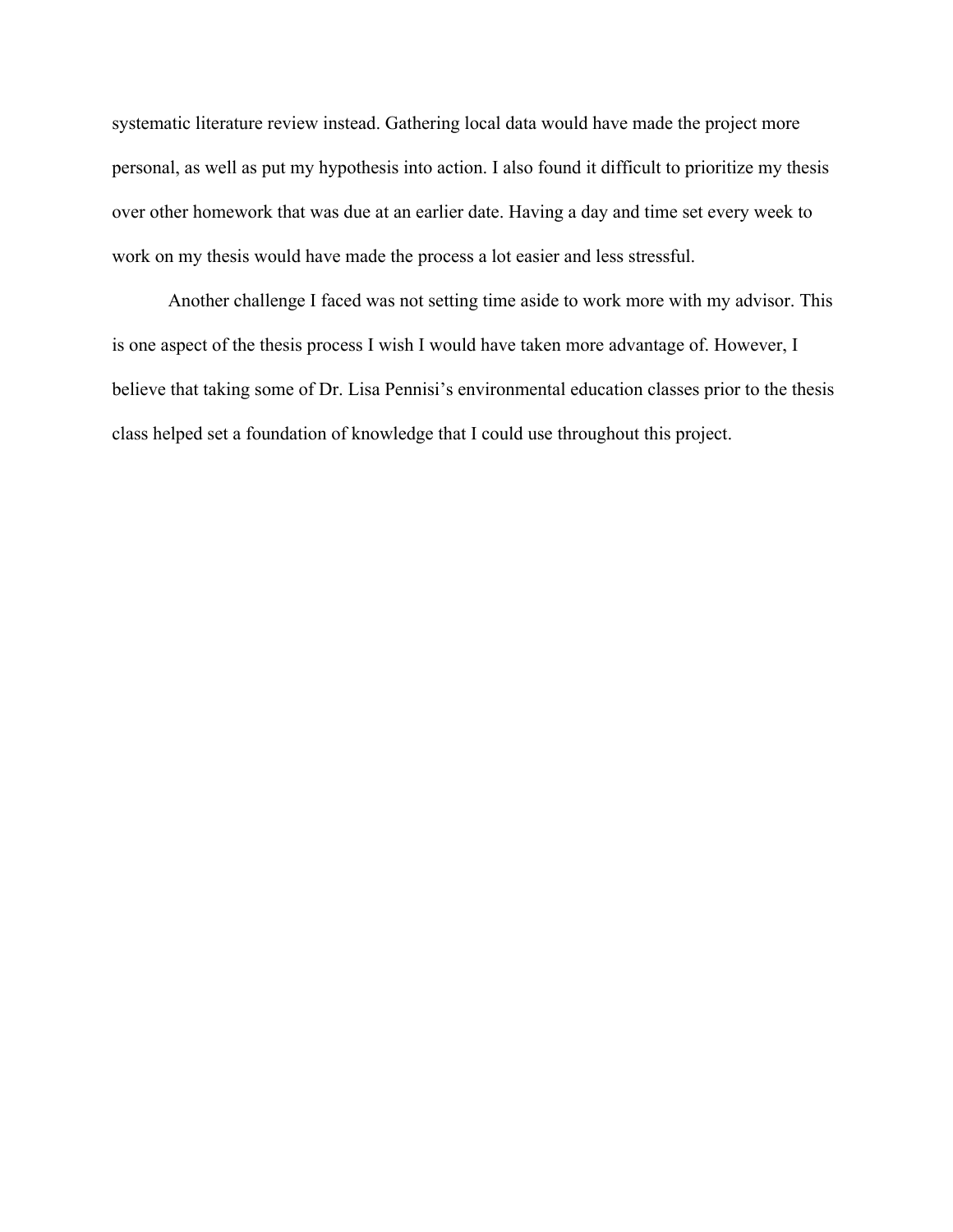#### **Sources:**

Bergner, R. M. (2011). What is behavior? And so what?. *New ideas in psychology*, *29*(2), 147-155. Retrieved from <http://www.sdp.org/publications/papers/WhatIsBehavior.pdf>

Braun, T., Cottrell, R., & Dierkes, P. (2017, June 27). Fostering changes in attitude, knowledge and behavior: Demographic variation in environmental education effects. *Environmental Education Research*, *24*(6), 899-920*.*Retrieved from [https://www.tandfonline.com/doi/abs/10.1080/13504622.2017.1343279?casa\\_token=if-P](https://www.tandfonline.com/doi/abs/10.1080/13504622.2017.1343279?casa_token=if-PcCpoqksAAAAA:4KHqku-WHl-ZLwXQ9BV3saQGxpFd6E5EWcmArDHwj-CqWOBxMN23fxjPcJNa9JHBFVObSrorrn0) [cCpoqksAAAAA:4KHqku-WHl-ZLwXQ9BV3saQGxpFd6E5EWcmArDHwj-CqWOBx](https://www.tandfonline.com/doi/abs/10.1080/13504622.2017.1343279?casa_token=if-PcCpoqksAAAAA:4KHqku-WHl-ZLwXQ9BV3saQGxpFd6E5EWcmArDHwj-CqWOBxMN23fxjPcJNa9JHBFVObSrorrn0) [MN23fxjPcJNa9JHBFVObSrorrn0](https://www.tandfonline.com/doi/abs/10.1080/13504622.2017.1343279?casa_token=if-PcCpoqksAAAAA:4KHqku-WHl-ZLwXQ9BV3saQGxpFd6E5EWcmArDHwj-CqWOBxMN23fxjPcJNa9JHBFVObSrorrn0)

Caplow, S. (2018). Are We Preaching to the Same Choir? A Mixed-Methods Comparison of Audiences at Animal-Themed Interpretive Facilities. *Journal of Interpretation Research*, *23*(2). Retrieved from<https://www.interpnet.com/JIR/>

Cruz, A. R., Selby, S. T., & Durham, W. H. (2018). Place-based education for environmental behavior: A 'funds of knowledge'and social capital approach. *Environmental Education Research*, *24*(5), 627-647. Retrieved from

<https://www.tandfonline.com/doi/abs/10.1080/13504622.2017.1311842>

D'Amato, L. G., & Krasny, M. E. (2011). Outdoor adventure education: Applying transformative learning theory to understanding instrumental learning and personal growth in environmental education. *The Journal of Environmental Education*, *42*(4), 237-254. Retrieved from

<https://www.tandfonline.com/doi/abs/10.1080/00958964.2011.581313>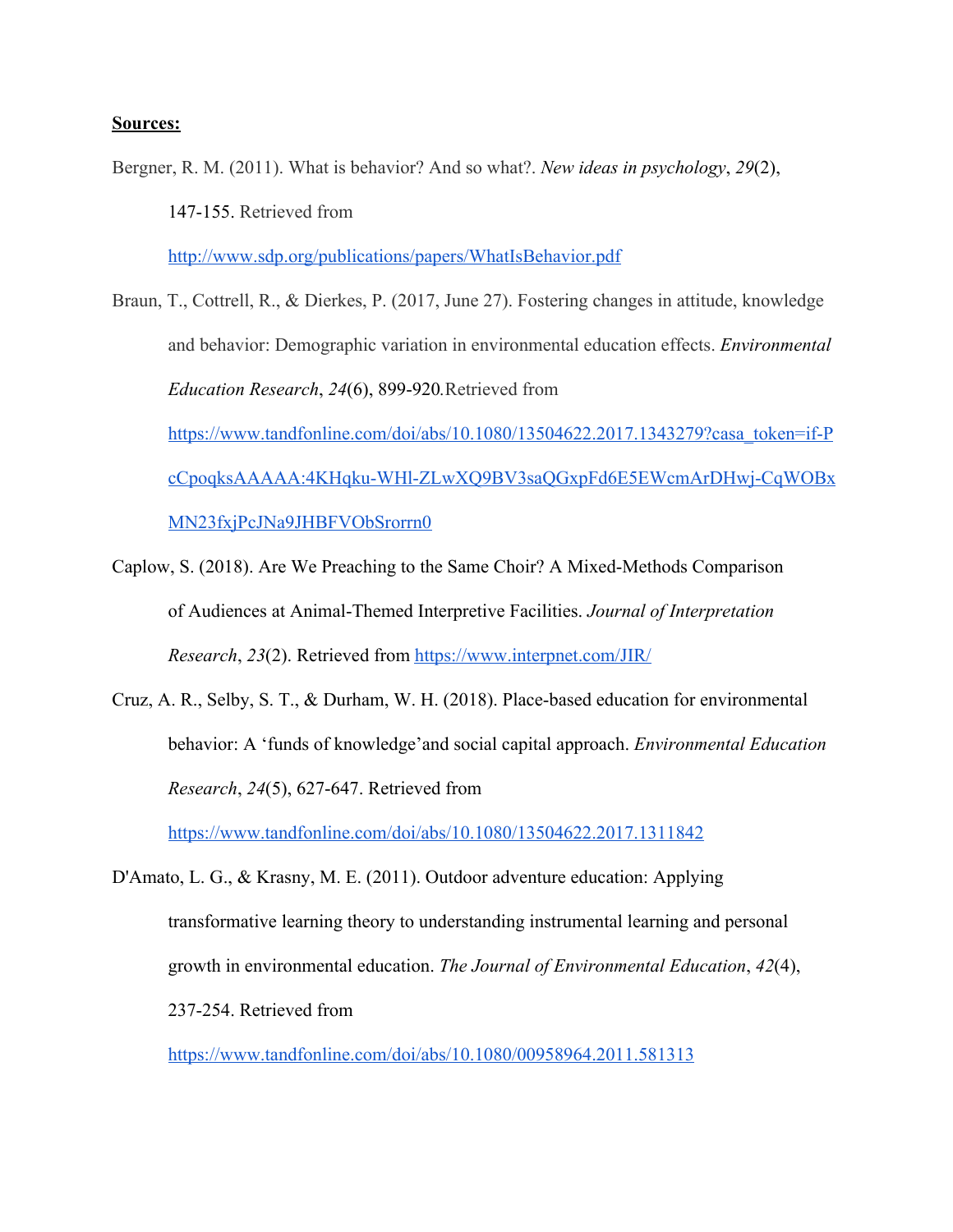Doran, R., & Larsen, S. (2016). The relative importance of social and personal norms in explaining intentions to choose eco-friendly travel options. International Journal of Tourism Research, 18(2), 159-166. Retrieved from

<https://onlinelibrary.wiley.com/doi/full/10.1002/jtr.2042>

- Furman, N., & Sibthorp, J. (2014). The development of prosocial behavior in adolescents: a mixed methods study from NOLS. *Journal of Experiential Education*, *37*(2), 160-175. Retrieved from <https://journals.sagepub.com/doi/full/10.1177/1053825913489105>
- Genc, M. (2015). The project-based learning approach in environmental education. *International Research in Geographical and Environmental Education*, *24*(2), 105-117. Retrieved from

https://www.researchgate.net/publication/277613990 The project-based learning appro ach in environmental education

Joe E. Heimlich & Nicole M. Ardoin (2008) Understanding behavior to understand behavior change: a literature review, Environmental Education Research, 14:3, 215-237. Retrieved from

[https://www.tandfonline.com/doi/abs/10.1080/10382046.2014.993169?casa\\_token=FBFu](https://www.tandfonline.com/doi/abs/10.1080/10382046.2014.993169?casa_token=FBFuy6UQ998AAAAA:EgYVcCuxeAAhSVQycJe5kyGl6HhxVryI7fj72xTSZSTdFf5gO5Q-bRhQcBV8U1awOUhh5XWoIzc) [y6UQ998AAAAA:EgYVcCuxeAAhSVQycJe5kyGl6HhxVryI7fj72xTSZSTdFf5gO5Q-b](https://www.tandfonline.com/doi/abs/10.1080/10382046.2014.993169?casa_token=FBFuy6UQ998AAAAA:EgYVcCuxeAAhSVQycJe5kyGl6HhxVryI7fj72xTSZSTdFf5gO5Q-bRhQcBV8U1awOUhh5XWoIzc) [RhQcBV8U1awOUhh5XWoIzc](https://www.tandfonline.com/doi/abs/10.1080/10382046.2014.993169?casa_token=FBFuy6UQ998AAAAA:EgYVcCuxeAAhSVQycJe5kyGl6HhxVryI7fj72xTSZSTdFf5gO5Q-bRhQcBV8U1awOUhh5XWoIzc)

Klöckner, C. A. (2013). A comprehensive model of the psychology of environmental behaviour—A meta-analysis. *Global environmental change*, *23*(5),1028-1038. Retrieved from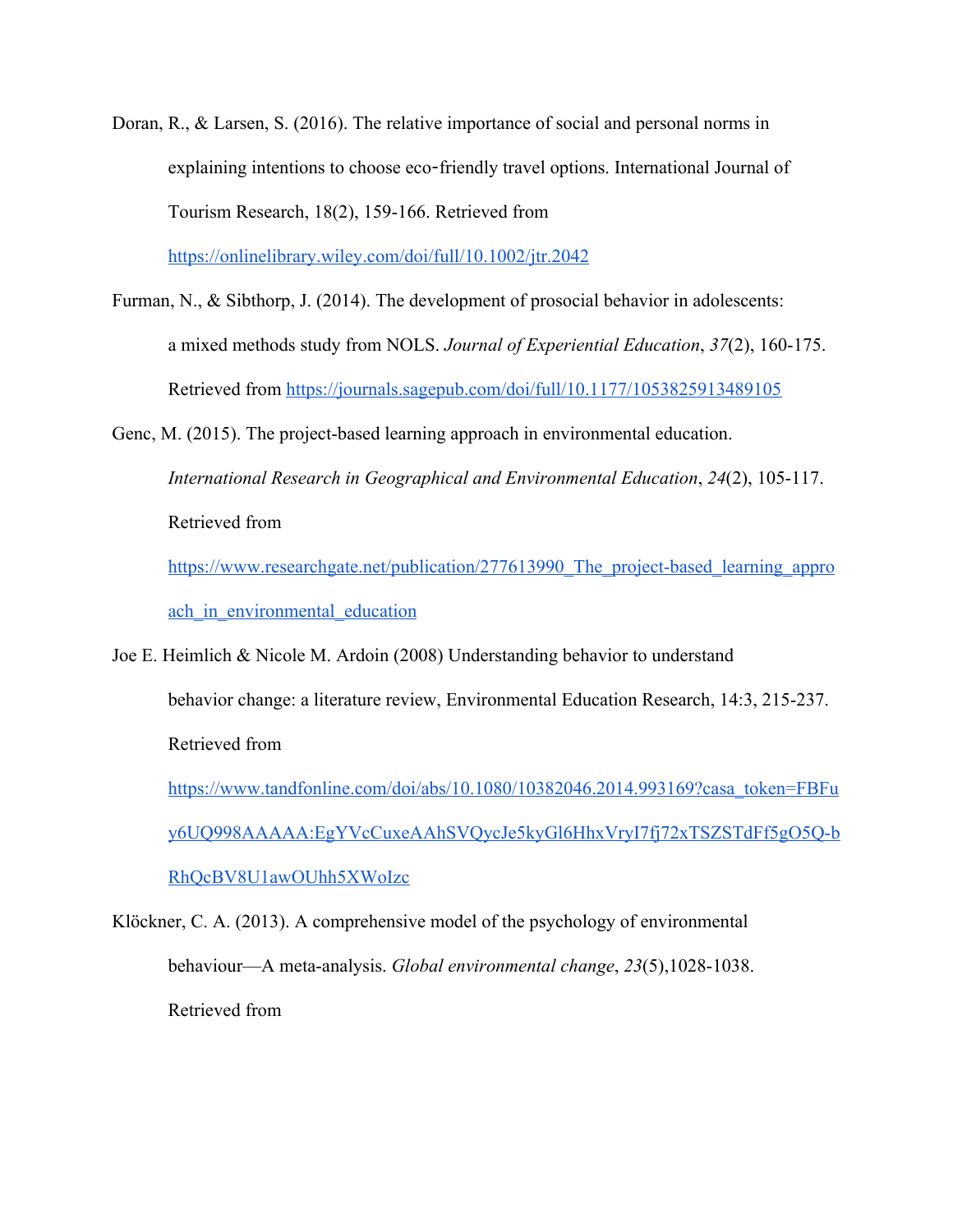https://www.researchgate.net/publication/258770225 A Comprehensive Model of the Psychology of Environmental Behaviour - A Meta-Analysis

Learning-styles-online. (2019). Overview of learning styles. Learning-styles-online. Retrieved from<https://www.learning-styles-online.com/overview/>

May, T. S. (2000). Elements of success in environmental education through practitioner eyes. *The Journal of Environmental Education*, *31*(3), 4-11. Retrieved from [https://www.tandfonline.com/doi/abs/10.1080/00958960009598639?casa\\_token=AkWrre](https://www.tandfonline.com/doi/abs/10.1080/00958960009598639?casa_token=AkWrreM1hdEAAAAA:xC4mOkf2GbcEIAGz-8KRhRCVqyBvJLvcoVXBcWmlxuPaU1XY3ociNZhboGq6OpSVlBeaaXza-xA) [M1hdEAAAAA:xC4mOkf2GbcEIAGz-8KRhRCVqyBvJLvcoVXBcWmlxuPaU1XY3oc](https://www.tandfonline.com/doi/abs/10.1080/00958960009598639?casa_token=AkWrreM1hdEAAAAA:xC4mOkf2GbcEIAGz-8KRhRCVqyBvJLvcoVXBcWmlxuPaU1XY3ociNZhboGq6OpSVlBeaaXza-xA) [iNZhboGq6OpSVlBeaaXza-xA](https://www.tandfonline.com/doi/abs/10.1080/00958960009598639?casa_token=AkWrreM1hdEAAAAA:xC4mOkf2GbcEIAGz-8KRhRCVqyBvJLvcoVXBcWmlxuPaU1XY3ociNZhboGq6OpSVlBeaaXza-xA)

McDevitt, T. M. & Ormrod, J. E. (2016). Child Development and Education (6th ed.). Upper Saddle River, N.J.: Pearson Education.

Northcentral University Library. (2019). LibGuides: Research Process: Systematic

Reviews & Meta-Analysis. Retrieved from

<https://ncu.libguides.com/researchprocess/systematicreviews>

School of Psychology. (2006). About thematic analysis. University of Auckland. Retrieved from [https://www.psych.auckland.ac.nz/en/about/our-research/research-groups/thematic-analys](https://www.psych.auckland.ac.nz/en/about/our-research/research-groups/thematic-analysis/about-thematic-analysis.html) [is/about-thematic-analysis.html](https://www.psych.auckland.ac.nz/en/about/our-research/research-groups/thematic-analysis/about-thematic-analysis.html)

Science Clarified. (2019). Behavior - How it works. Science Clarified. Retrieved from [http://www.scienceclarified.com/everyday/Real-Life-Biology-Vol-3-Earth-Science-Vol-1](http://www.scienceclarified.com/everyday/Real-Life-Biology-Vol-3-Earth-Science-Vol-1/Behavior-How-it-works.html) [/Behavior-How-it-works.html](http://www.scienceclarified.com/everyday/Real-Life-Biology-Vol-3-Earth-Science-Vol-1/Behavior-How-it-works.html)

Sobel, D. (2004). Place-based education: Connecting classroom and community. Nature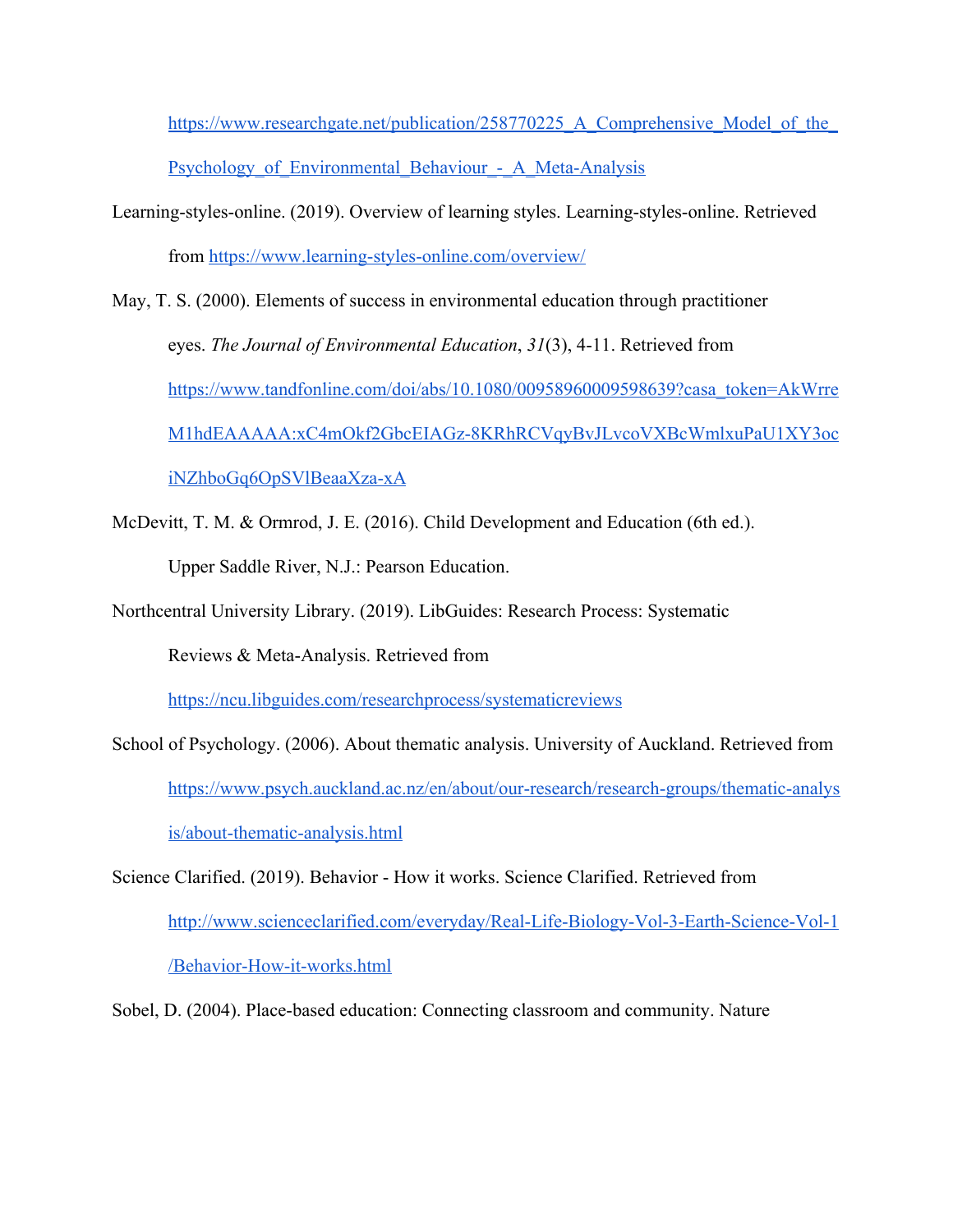and Listening, 4(1), 1-7. Retrieved from

<https://kohalacenter.org/teachertraining/pdf/pbexcerpt.pdf>

White, R., & Stoecklin, V. L. (2008). Nurturing children's biophilia: Developmentally appropriate environmental education for young children. Collage: Resources for Early Childhood Educators, 1-11. Retrieved from

<http://citeseerx.ist.psu.edu/viewdoc/download?doi=10.1.1.453.5868&rep=rep1&type=pdf>

Williams, C. C., & Chawla, L. (2016). Environmental identity formation in nonformal environmental education programs. Environmental Education Research, 22(7), 978-1001. Retrieved from [https://www.tandfonline.com/doi/abs/10.1080/13504622.2015.1055553?casa\\_token=Ab](https://www.tandfonline.com/doi/abs/10.1080/13504622.2015.1055553?casa_token=AbX_PIYJtzcAAAAA:5cX8AXUqyzFTRr68zn-PiWaZBdyU2E-ozQFRBBRbD_IcFOYGY4xkrpfPpeLZ50XT4sYsqaaQb7U) [X\\_PIYJtzcAAAAA:5cX8AXUqyzFTRr68zn-PiWaZBdyU2E-ozQFRBBRbD\\_IcFOYGY](https://www.tandfonline.com/doi/abs/10.1080/13504622.2015.1055553?casa_token=AbX_PIYJtzcAAAAA:5cX8AXUqyzFTRr68zn-PiWaZBdyU2E-ozQFRBBRbD_IcFOYGY4xkrpfPpeLZ50XT4sYsqaaQb7U)

[4xkrpfPpeLZ50XT4sYsqaaQb7U](https://www.tandfonline.com/doi/abs/10.1080/13504622.2015.1055553?casa_token=AbX_PIYJtzcAAAAA:5cX8AXUqyzFTRr68zn-PiWaZBdyU2E-ozQFRBBRbD_IcFOYGY4xkrpfPpeLZ50XT4sYsqaaQb7U)